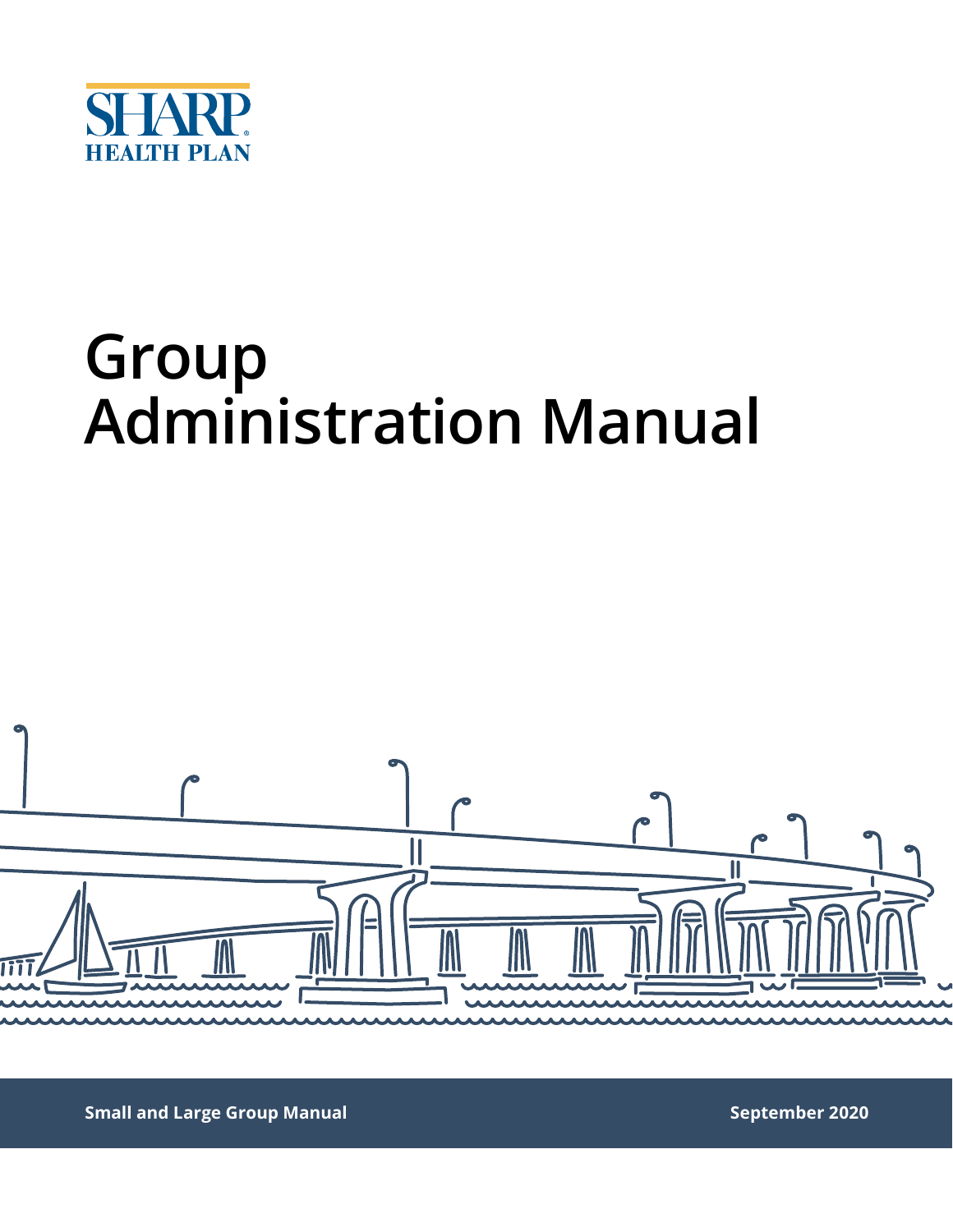## **Welcome**

Welcome to Sharp Health Plan. We are pleased that you have selected Sharp Health Plan to provide health benefits to your employees. We value your business and strive to offer the highest level of service available in the marketplace.

Sharp Health Plan offers high-quality, personal, economical and convenient medical coverage for your employees and their families. Sharp Health Plan provides for the health care needs of your employees through a network of quality physicians, hospitals and other providers throughout San Diego and southern Riverside counties.

We have prepared this Group Administration Manual to assist you in the administration of Sharp Health Plan coverage. You will find this to be an important reference regarding health plan policies and procedures. This manual has been written with the Employer Group in mind. Your employees are provided with Member Handbooks (also called Evidence of Coverage) that similarly assist them in understanding their health plan benefits and policies.

Another resource is your Group Agreement, which constitutes the legal and contractual agreement between Sharp Health Plan and the Employer Group and lists any special agreements. A Group Agreement is provided to you upon the initial enrollment of the Group and during each subsequent renewal period.

In the event of any discrepancies between the Group Administration Manual and the Group Agreement, the Group Agreement will govern in all cases.

## **A dedicated Account Manager for you**

Each Employer Group has its own Account Manager. Your Account Manager is able to provide you with personalized service and timely updates when you need it.

## **Personalized Customer Care team for your employees**

Customer Care Representatives are available to provide personalized assistance and education for your employees. Members who need assistance should always contact the Customer Care team first. Customer Care Representatives are available from 8 a.m. to 6 p.m., Monday through Friday, toll-free at 1-800-359-2002. This phone number is also referenced on Member ID cards.

## **Mission statement**

As a locally owned and operated health plan, our mission is to ensure that the health care services rendered to our enrollees are always appropriate, of high quality, meet or exceed community standards and are provided in a caring, convenient, cost-effective and accessible manner.

To accomplish our mission and be recognized as a leader in the San Diego managed care field, our commitments are to:

- Contribute to the integration of the Sharp HealthCare system;
- Create partnerships with employers, Members and physicians;
- Be responsive and sensitive to local needs and an active participant in the San Diego community; and
- Be proactive in promoting and improving the health status of our Members.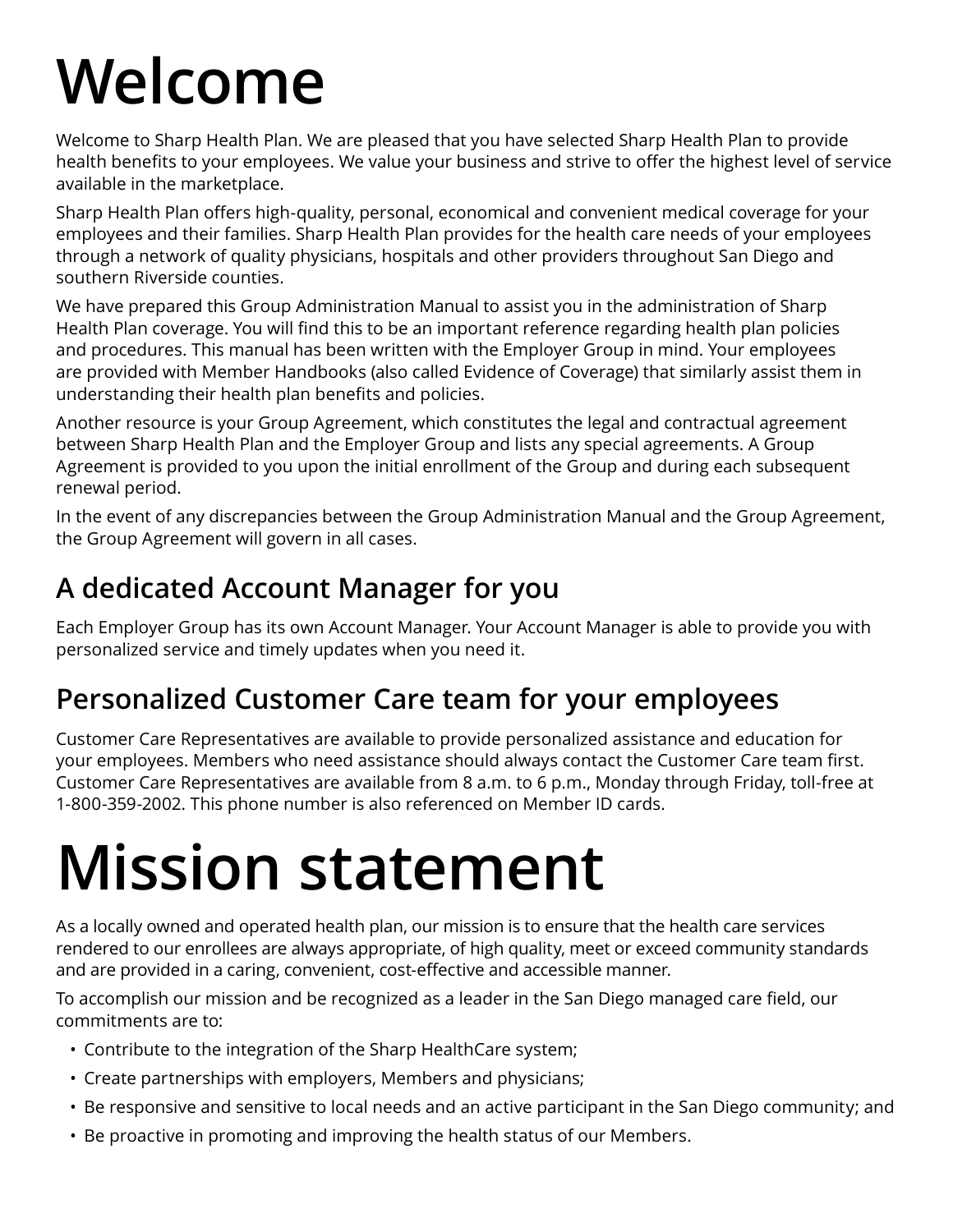## **How to use this manual**

The purpose of this manual is to help simplify the process of administering your Sharp Health Plan benefits program.

## **Using the table of contents**

The table of contents lists each section by its title, then lists each subcategory within that section. Each section contains information on a specific procedure that you may encounter. Detailed instructions are included along with sample forms where applicable.

## **Using the tabs**

Each tab represents a major category under which specific procedures are listed.

## **Using the sample forms and instructions**

We have also included a sample of each of the most commonly used forms.

### **Updating your Group Administration Manual**

Please keep this manual handy, as we update pages and sections as necessary. As you receive these updates, please be sure to remove any old pages.

## **Storing your current Group Agreement and rates**

For convenience and ease of reference, we suggest that you store a copy of your fully executed Group Agreement and a copy of your Group's current rates behind the appropriate tabs provided in this manual.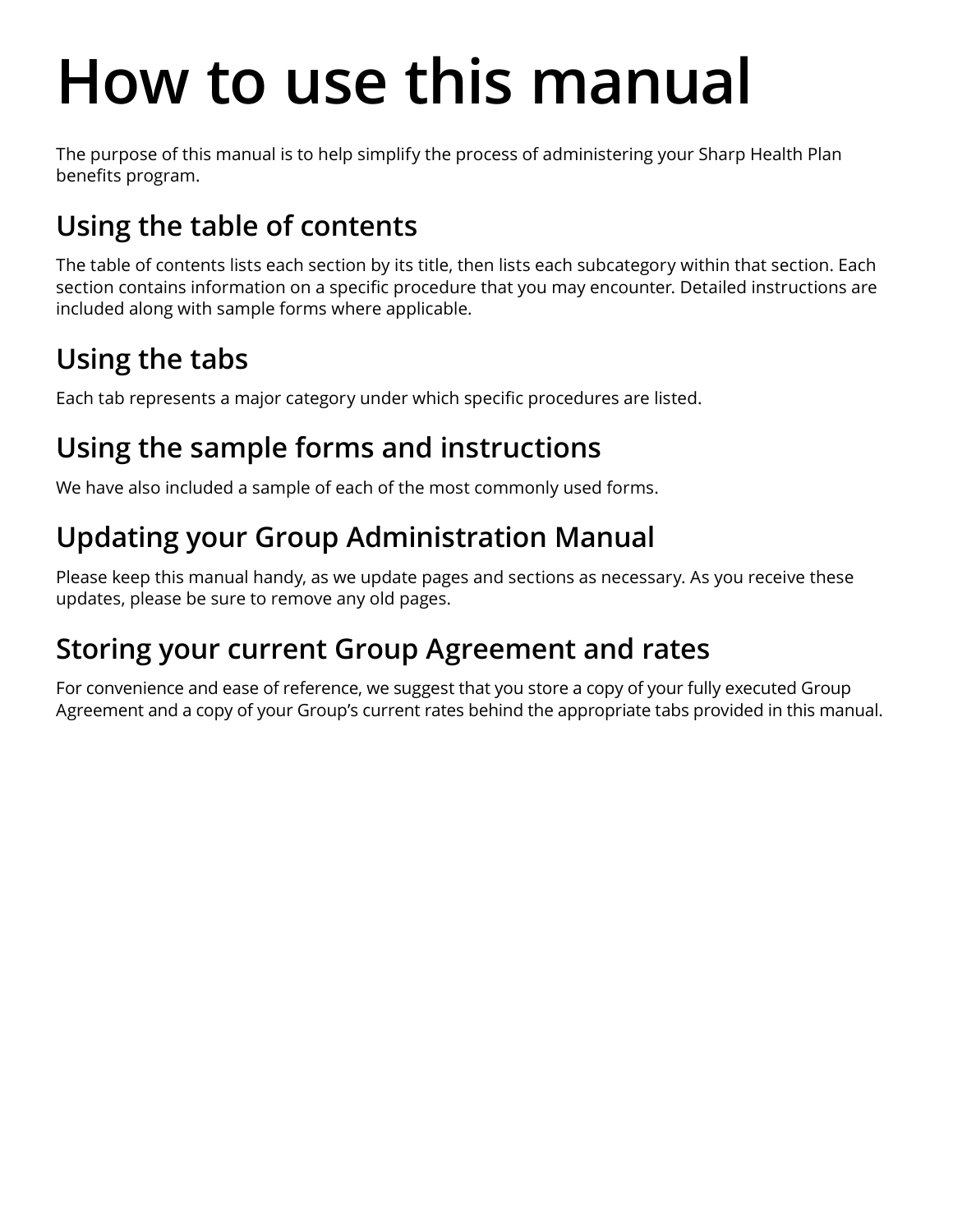## **Table of contents**

## **SECTION 1 - Enrollment and cancellation procedures**

#### Eligibility

| <b>Enrollment</b> |  |
|-------------------|--|
|                   |  |
|                   |  |
|                   |  |
|                   |  |
|                   |  |
|                   |  |

#### **Cancellation**

## **SECTION 2 - Membership changes**

#### **Membership changes**

## **SECTION 3 - Member information**

#### **Member information**

#### **Access to care for standard benefits**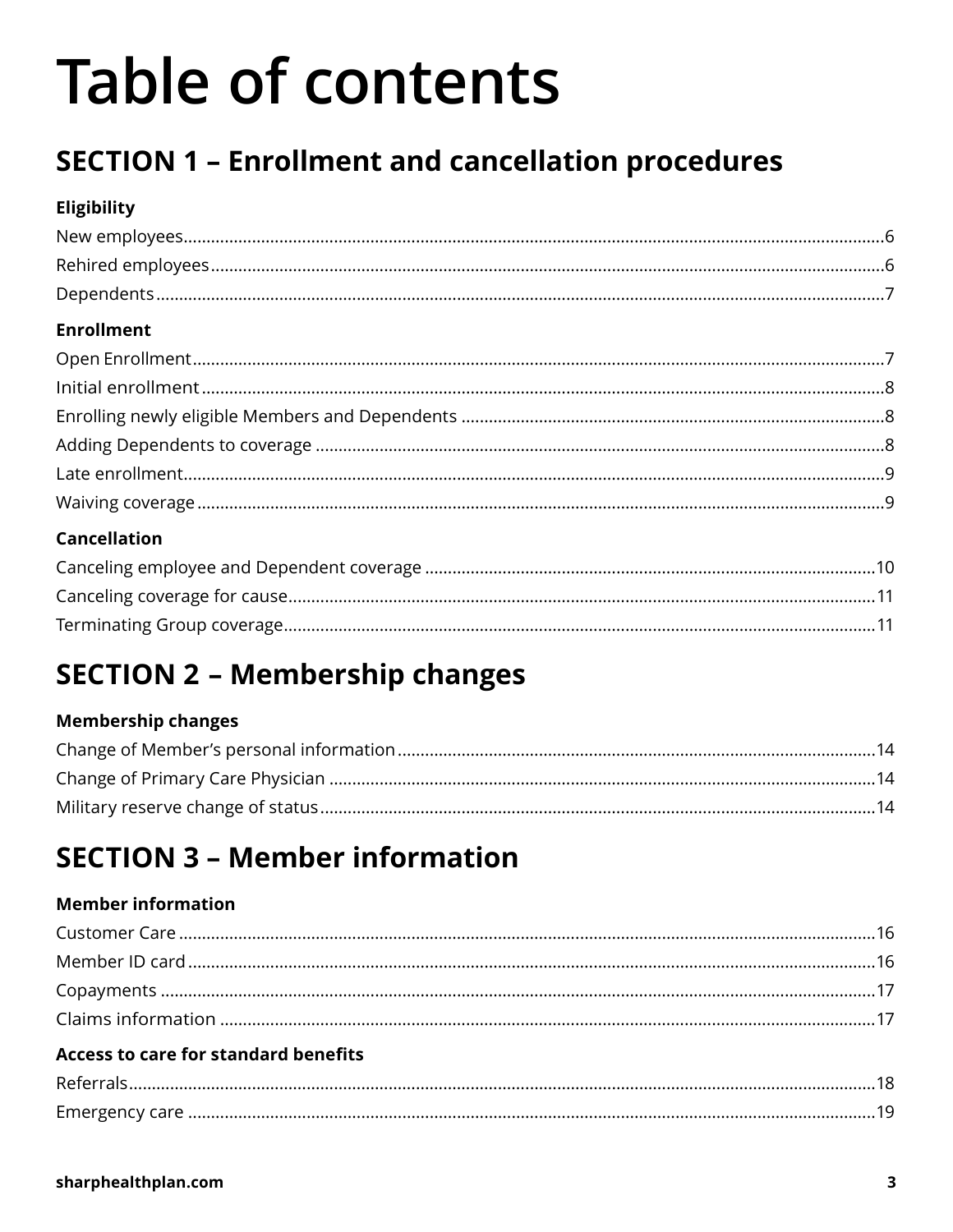| <b>Grievances and appeals</b>  |
|--------------------------------|
|                                |
| <b>Coordinating benefits</b>   |
|                                |
|                                |
| <b>Pharmaceutical benefits</b> |
|                                |
|                                |
| <b>Supplemental benefits</b>   |
|                                |
|                                |

### **SECTION 4 - Continuation of coverage**

#### **Continuation of coverage**

### **SECTION 5 - Billing procedures**

#### **Billing procedures**

### **SECTION 6 - Forms and supplies**

In this tab, you'll find copies of the most commonly used forms and instructions for their use.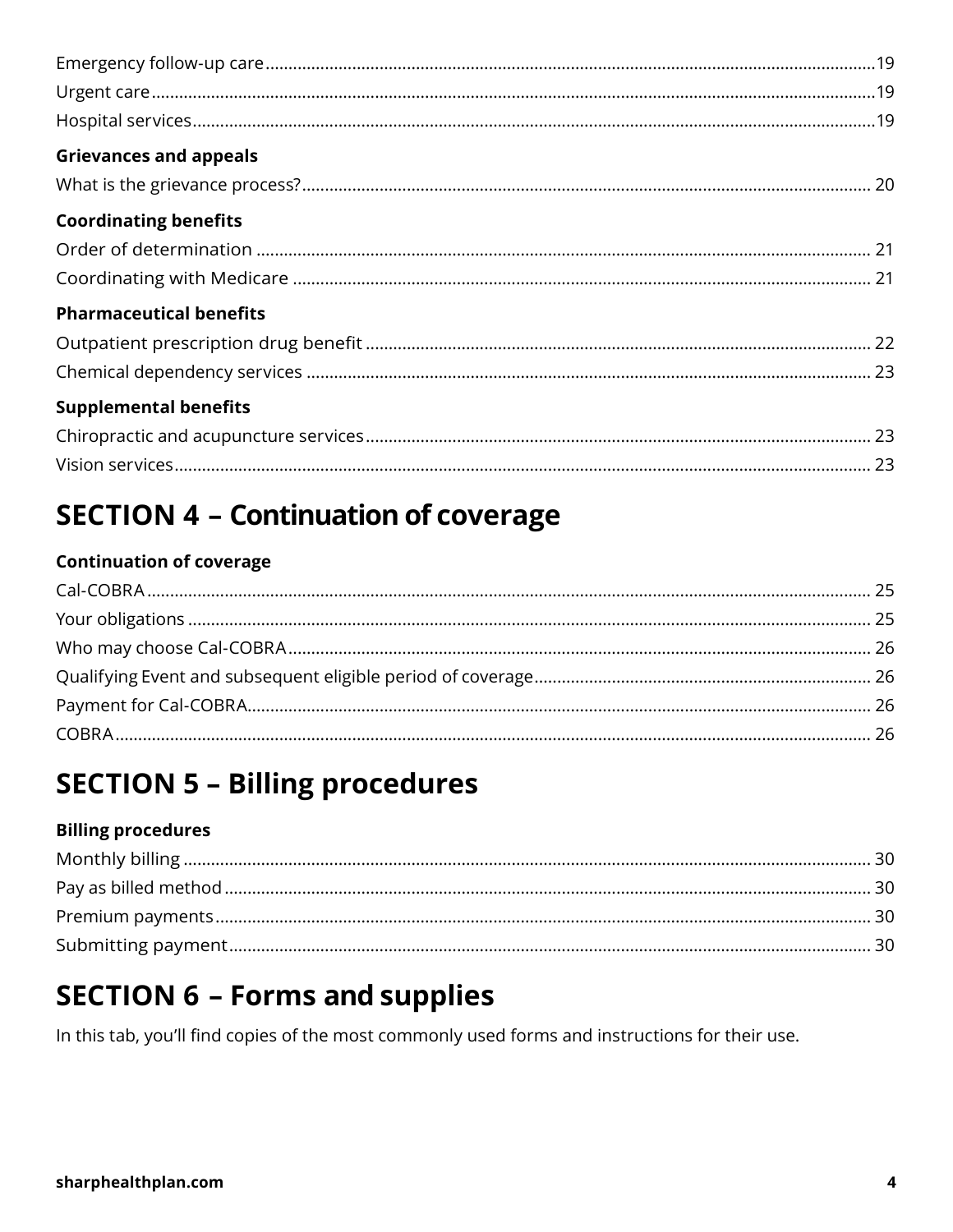## **SECTION 1 Enrollment and cancellation** procedures

#### In this section, you will find information about: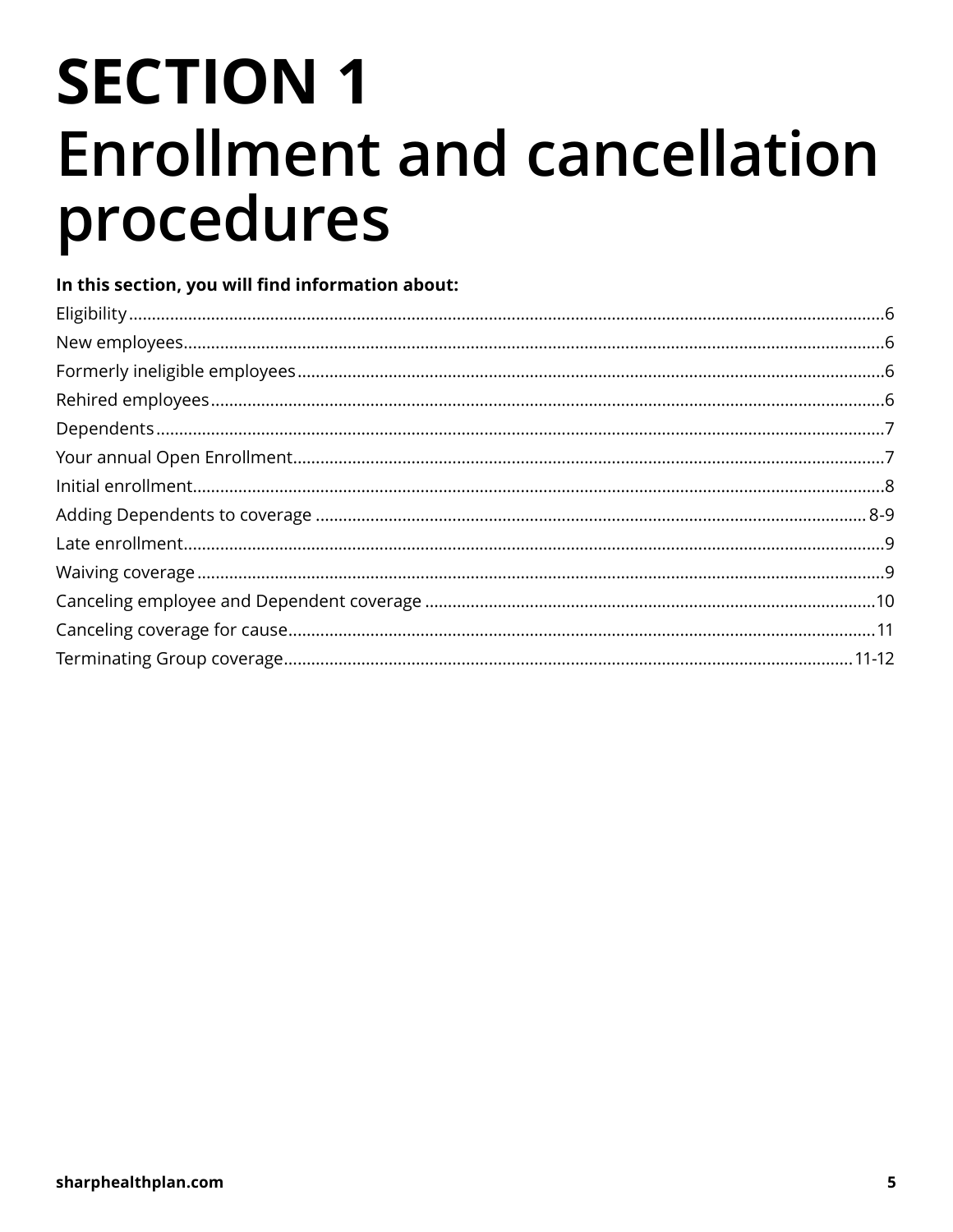# **Eligibility**

#### **New employees**

To be eligible to enroll as a Member under Sharp Health Plan, an employee must:

- Be a full-time, active employee and satisfy the minimum hours per week requirement as defined in the Group Agreement.
- Have completed the waiting period defined by your employer.
	- Waiting periods are applied to:
		- 1. New full-time employees
		- 2. Employee status changes from part-time to full-time
		- 3. Rehired employees, unless otherwise defined by the Group Agreement
	- Sample waiting period calculation:
		- 4. Group waiting period is 90 days
		- 5. Employee hire date is May 3
		- 6. Waiting period will be completed on August 3 and
		- 7. Effective date of coverage for employee is September 1 (first day of following month)
- Work or reside within the Service Area of San Diego County and southern Riverside County for at least nine out of every 12 consecutive months.
- Satisfy all eligibility requirements as defined in your Group Agreement.
- Elect health care coverage through Sharp Health Plan by submitting eligibility details through a form approved by Sharp Health Plan within 31 days of the eligibility effective date.
- Never have had coverage terminated for cause by Sharp Health Plan.

Each enrollee should be provided an enrollment kit. Please contact your Account Manager for a supply of these kits.

#### **Important reminder**

Please send new enrollment notifications as they occur. Timely notification of enrollment changes will help Sharp Health Plan serve Members in the following ways:

- Member eligibility will be visible to providers.
- Members will be able to access care on their effective dates.
- Billing adjustments will be processed and appear sooner.
- Members will receive their Member identification cards in a timely manner.

Eligibility changes can only be made for qualifying events (e.g., marriage, birth). In these cases, coverage becomes effective the first day of the month after the qualifying event.

## **Rehired employees**

Employees who have been rehired will be subject to the rehire waiting period as defined by the employer.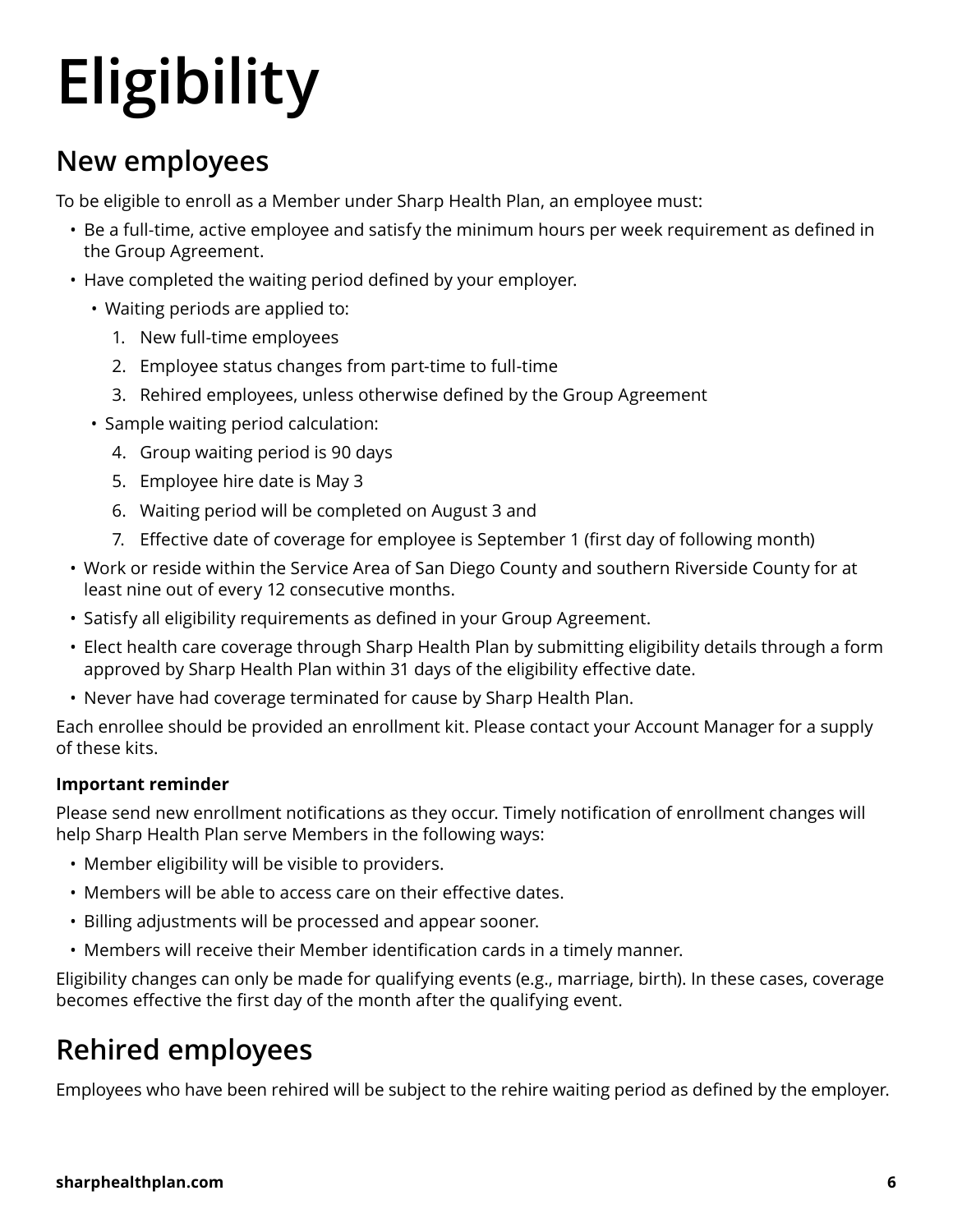### **Dependents**

A Dependent's eligibility for enrollment is contingent upon the Subscriber's eligibility for membership in Sharp Health Plan. Eligible Dependents include:

- The Spouse or Domestic Partner of an Enrolled Employee;
- The Dependent child of an Enrolled Employee or the Enrolled Employee's Spouse, who is either:
	- Under age 26; or
	- Who at the time of attaining age 26 is incapable of self-sustaining employment by reason of a physically or mentally disabling injury illness or condition and is chiefly dependent upon the Enrolled Employee for support and maintenance. Proof of incapacity and dependence must be furnished to Sharp Health Plan by the Enrolled Employee as outlined in the Group Agreement.
	- Any other person under age 26 for whom the Enrolled Employee or the Enrolled Employee's Spouse is (or was before the person's 18th birthday) the court-appointed guardian. The Plan may require the Eligible Employee to furnish evidence, on a periodic basis, of the IRS status, residency or guardianship of such person.

NOTE: An adult Dependent child enrolled in a grandfathered plan is only eligible for coverage as a Dependent with Sharp Health Plan if the adult child is not eligible for his or her own employer-sponsored coverage. A grandfathered plan is a health benefit plan that was in existence on March 23, 2010, and continuously covered someone in that same plan since that date.

## **Enrollment**

### **Open Enrollment**

Open Enrollment is generally held in the month preceding the effective date of your contract renewal. This is the time Eligible Employees may:

- Choose to enroll in Sharp Health Plan
- Add or delete family members to their coverage

As an Employer Group, you may also make changes to the current plan design (e.g., adding or deleting benefits, changing employer contributions, etc.) during this renewal period. Any changes made during Open Enrollment become effective on the renewal date.

To make Open Enrollment easier, your Account Manager is available to assist you, both in English and Spanish, by organizing the following activities:

- Presentation of benefits to employees
- On-site question and answer sessions
- Notices for distribution to employees
- Sharp Health Plan benefits comparison assistance
- Providing an efficient way to submit multiple eligibility changes

Regardless of how your company decides to communicate Open Enrollment information, Sharp Health Plan is available to assist you in giving your employees the opportunity to make an educated choice of health plans.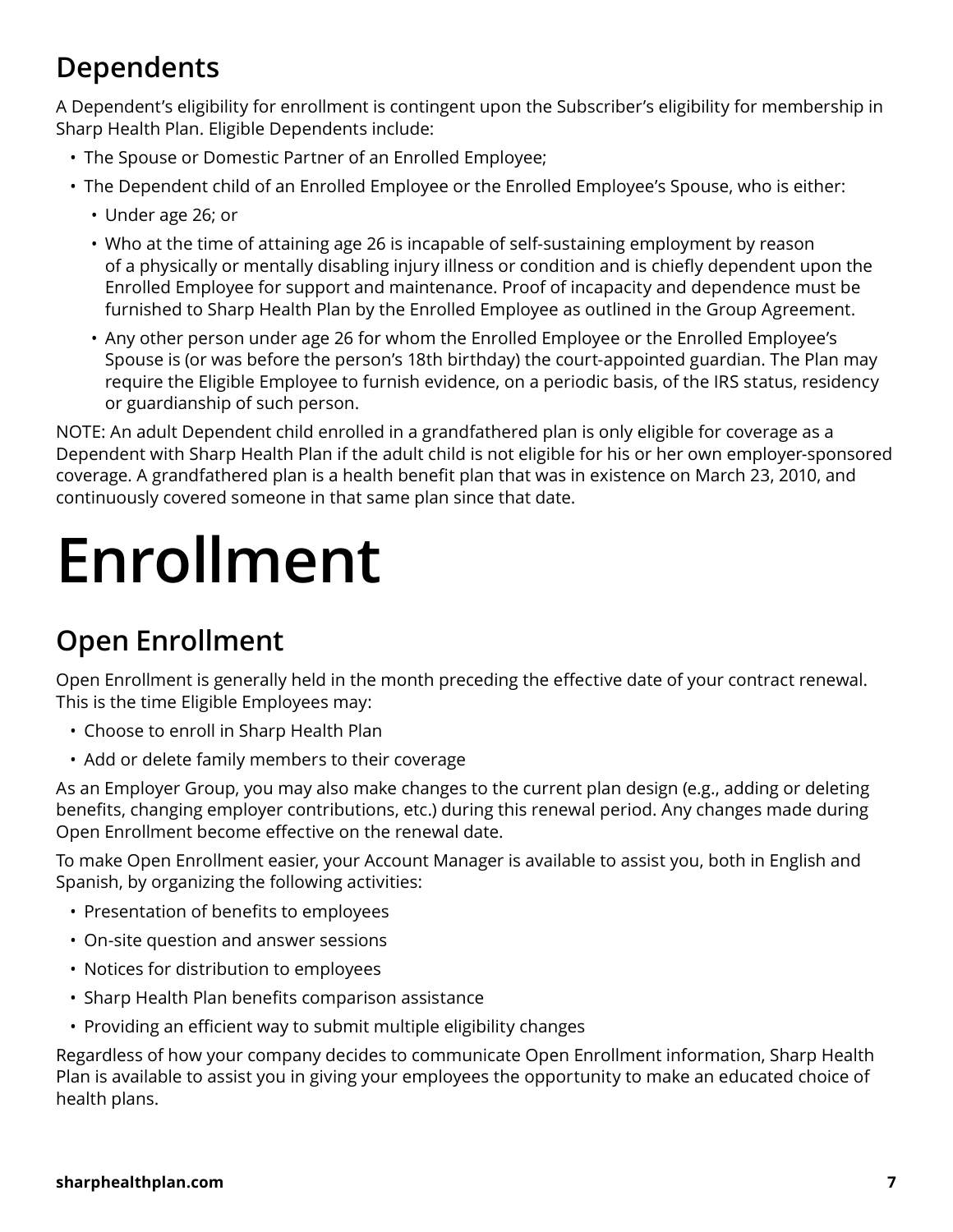#### **Initial enrollment**

All newly Eligible Employees should be provided an enrollment kit at least 31 days prior to their effective date of coverage. If additional enrollment materials are needed, please contact your Sharp Health Plan Account Manager to request additional supplies.

### **Enrolling newly eligible Members and Dependents**

Eligible Employees who wish to enroll themselves and their Dependents in Sharp Health Plan must complete, sign and date the Enrollment Application from one of Sharp Health Plan's approved Enrollment forms.

Approved forms for accepting Sharp Health Plan Enrollment records include 1) an Enrollment Application form, which will need to be signed and dated by the applicant or 2) an approved digital layout where the Group may submit multiple Eligible Employee Enrollment requests in bulk. For more information on a digital approach to Enrolling Eligible Members and Dependents, please contact your dedicated Account Manager.

- Please submit all completed forms to Sharp Health Plan. To avoid unnecessary delays in processing enrollment forms, please ensure that the Enrollment Application form and all forms are fully completed and include all of the following information: Group Information Plan Information Effective Date and Reason for Application (e.g., hire date or rehire)
- All required Employee-specific information, including:
	- Primary Care Physician (PCP) selection for Employee and any enrolling Dependents if Member has elected one (PCP may be different for each Member)
	- Dependent coverage selection and information
	- Employee signature in signature section at the bottom of the form if using the Enrollment Application form

#### **Important reminder**

Completed enrollment forms should be sent immediately to: [SHPEnrollmentGeneralMail@sharp.com](mailto:SHPEnrollmentGeneralMail@sharp.com) with a copy to your dedicated Account Manager. NOTE: Please keep a copy for your records.

A supply of Enrollment Application forms and enrollment kits can be requested from your Account Manager.

#### **Adding Dependents to coverage**

#### **Newborns**

The newborn child of a Subscriber is automatically covered for the first 31 days from the date of the newborn's birth. To continue coverage beyond the initial 31-day period, an Enrollment Application for the newborn child must be submitted to Sharp Health Plan within the initial 31-day period following birth. A birth certificate may be required as proof of Dependent status. If applicable, Sharp Health Plan may coordinate the cost of care if the newborn is also covered by another health insurance carrier.

Premium charges for a newborn will be as follows:

• The Member has 31 days from the newborn's date of birth to decide if they will add the newborn to their coverage. Once the newborn is added, their coverage is effective either as of their date of birth (DOB) or on the first of the month following their DOB, either way, coverage for the newborn is billed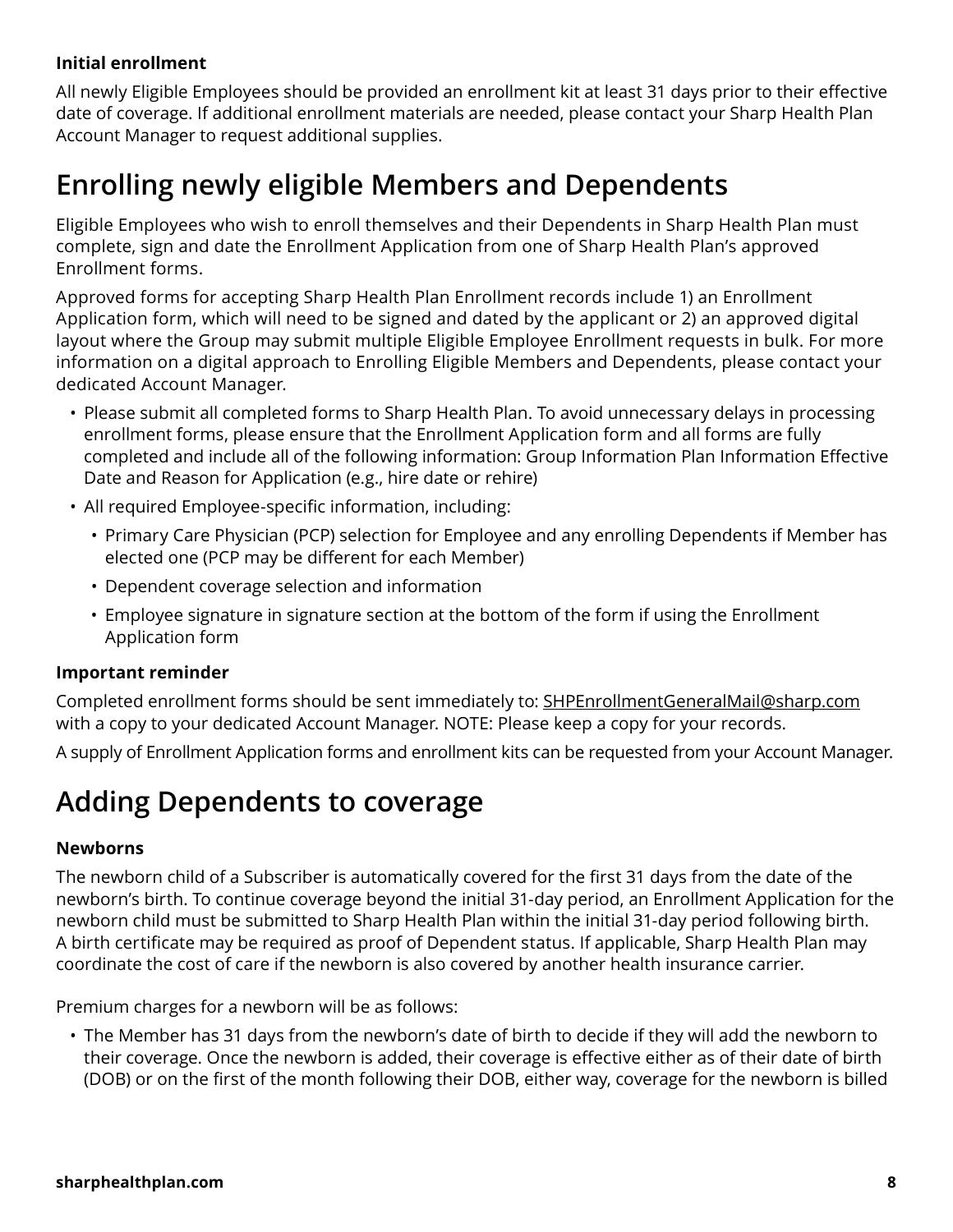the month following their DOB. (Typically, coverage for the newborn is effective as of their DOB if they are enrolling under the mother's plan, and typically, coverage for the newborn is effective on the first of the month following their DOB when enrolling on the Spouse's plan.)

- The newborn is covered automatically under the mother's plan for the first 31 days.
- If the Member wishes to add their newborn or adopted child to their coverage for more than the initial 31 calendar days, they must complete and submit an Enrollment Change form to their employer within the 31-day period following the birth or legal adoption. A Subscriber must complete an Enrollment Application for a newborn even if the Subscriber currently has Dependent coverage and the coverage does not require payment of any additional premiums.

#### **Adoptees and legal custodians**

Coverage for adopted children or children who have been placed in the legal custody of the Subscriber begins from the date physical custody of the child is obtained by the Subscriber as long as coverage for the child's medical expenses is not provided by a public or private agency or entity. The Dependent must be enrolled in Sharp Health Plan within 31 days of placement or adoption. Coverage is effective on the date that the adopted child's birth parent(s) or other appropriate legal authority provides a signed copy of one of the following:

- A health facility minor release report.
- A medical authorization form or relinquishment form that grants the Subscriber the right to control the health care of the adopted child.

In the absence of one of the documents listed above, coverage begins on the date that satisfactory evidence of the Subscriber's right to control the health care of the child exists.

#### **Late enrollment**

Employees or their Dependents initially eligible for enrollment who do not enroll during an Open Enrollment period or within 31 days\* of first becoming eligible may enroll during the next Open Enrollment period.

If an employee or Dependent suffers an involuntary loss of other medical coverage, late enrollment is accepted if submitted within 30 days of loss of coverage. In this case, Sharp Health Plan requires proof of loss of coverage (e.g., letter from insurance carrier). Coverage would be effective the first day of the month following the loss of other medical coverage.

\* For small-Group business (1-100 employees) the time frame may be 60 days.

#### **Waiving coverage**

Employees waiving coverage should complete the Enrollment Application, mark Decline Coverage in the "Reason for Application" section, and sign and date the bottom of the form. It is advised to keep a copy of signed forms on file for reference as needed.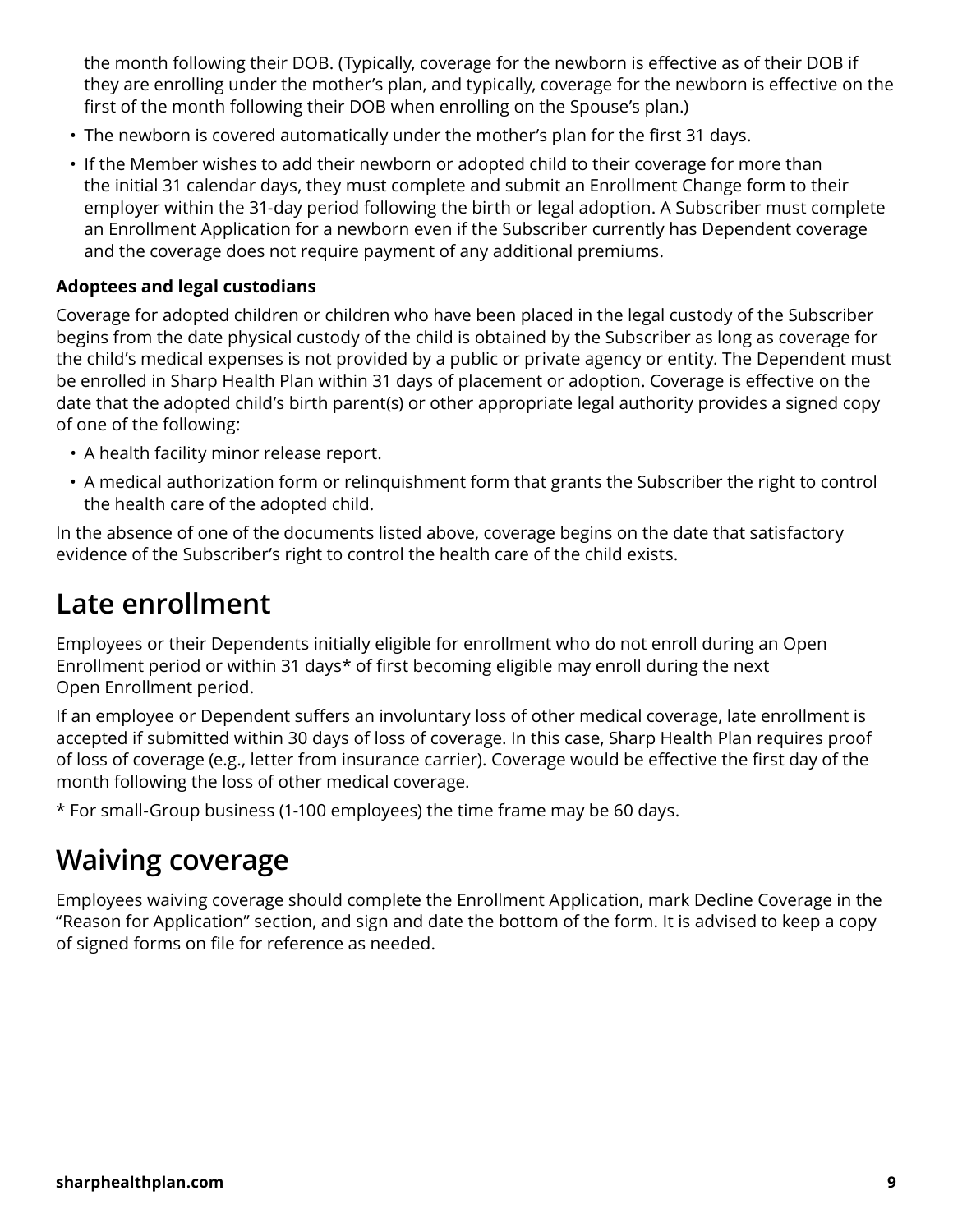## **Cancellation**

#### **Canceling employee and Dependent coverage**

Sharp Health Plan will terminate coverage for your employee and/or their Dependents upon directive from you (the designated Benefits Coordinator). Any change that occurs after the initial enrollment must be submitted to Sharp Health Plan within 30 days of the change using the Enrollment Application form. Your Group will continue to be liable for premiums during the period between loss of eligibility and receipt of this notice by Sharp Health Plan. Sharp Health Plan will not terminate a Member's coverage retroactively for any period during which your Group has collected the Member's share toward Premiums. Your Group is responsible for ensuring that the Member has not paid the Member's share of Premiums before notifying Sharp Health Plan of any retroactive terminations.

#### **Employee**

Coverage for an Employee may be terminated for any of the following reasons:

- Employment has ended
- Employee has a reduction in hours resulting in loss of eligibility
- Employee voluntarily requests to terminate coverage
- Employee takes a leave of absence (Sharp Health Plan will allow an employee to retain coverage upon your Group leave of absence policy.)

Termination date of benefits is always the last day of the last month the employee was eligible (e.g., employee terminates employment June 3, health coverage ends June 30).

#### **Spouses**

Coverage for a Spouse of a Member may be terminated for any of the following:

- An employee voluntarily requests coverage to be terminated
- A divorce decree has been finalized
- The Spouse no longer resides or works in the Sharp Health Plan Service Area

#### **Dependent children**

Coverage for a Dependent child of a Member may be terminated for any of the following:

- An employee voluntarily requests coverage to be terminated
- The Dependent child no longer resides or works in the Sharp Health Plan Service Area, unless there is a standing health coverage court order
- The Dependent child reaches the maximum Dependent age as defined by the Group Agreement or ceases to meet other Dependent eligibility requirements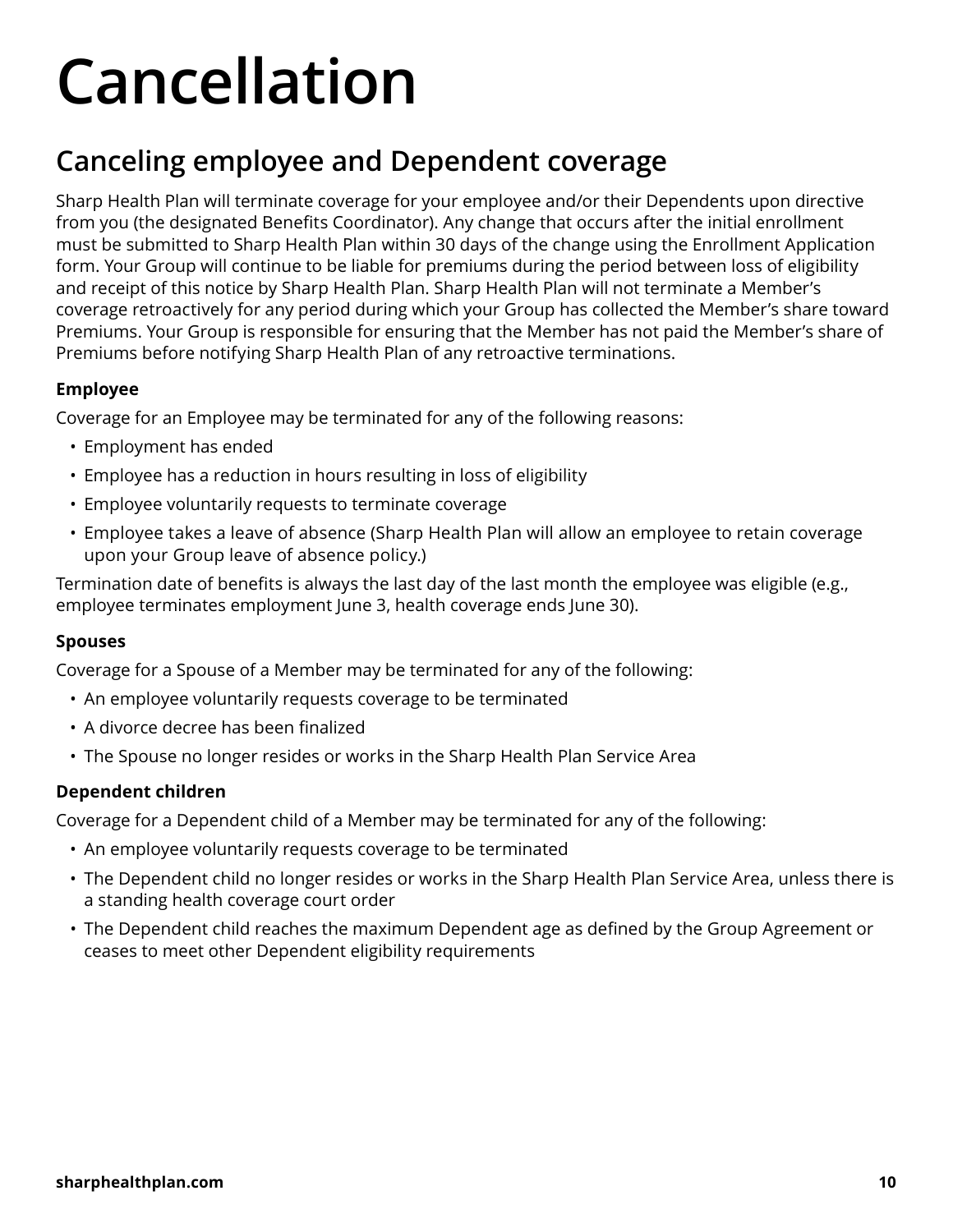#### **Canceling coverage for cause**

A Member's eligibility in Sharp Health Plan ends when your Group policy coverage ends. However, individual membership may be terminated by Sharp Health Plan for any of the following reasons:

- Member commits an act of fraud or intentional misrepresentation of material fact to circumvent state or federal laws or the policies of the Plan, such as providing materially incomplete or incorrect enrollment or required updated information deliberately, including, but not limited to, incomplete or incorrect information regarding date of hire, date of birth, relationship to Enrolled Employee or Dependent, place of residence, other Group health insurance or workers' compensation benefits, disability or student status.
- Member allows someone else to use their Member ID card.
- If a Dependent is the sole offending party for any occurrence outlined above, then the Plan may terminate only the offending Dependent's coverage, and coverage for the remaining Members in the family unit will remain effective.

If membership is terminated, the Member will be notified in writing and will be informed of the termination date. If eligibility is lost due to fraud or deception, Sharp Health Plan may recover from the Member the charges paid by Sharp Health Plan for covered services provided to the Member, plus Sharp Health Plan's cost for recovering those charges, including fees for legal counsel.

A Member may file a grievance disputing the cancellation of coverage, as described in the "What is the grievance process?" section of the Member Handbook, within 180 working days after receiving notice that Sharp Health Plan has terminated or will terminate coverage for cause.

Under no circumstances will membership be terminated due to health status or need for health care services. If a Member believes coverage was terminated or not renewed because of health status, the Member may request a review of cancellation by the Department of Managed Health Care.

### **Terminating Group coverage**

Your Group policy may be terminated by Sharp Health Plan under any of the following circumstances:

- **1. The Group no longer meets the qualification requirements of Sharp Health Plan.**
	- If this occurs, Sharp Health Plan will notify you in writing and explain the disqualifying event(s), the date of termination and the final date of coverage. The Enrolled Employees and Dependents of your Group policy will be disenrolled within 15 days of your notification date.
- **2. The Group fails to pay any amount due to Sharp Health Plan by the due date.** The Group policy is subject to termination if the Premium is not paid by that date.
	- Your Group may be eligible for reinstatement. Please contact your Account Manager to confirm your eligibility for reinstatement. If eligible, your Group will be required to pay all past due premiums to Sharp Health Plan within 15 days of being terminated.
	- If your Group wishes to reinstate coverage after the 15-day period, you must apply for coverage as a new Group. Sharp Health Plan may accept or reject such application at its sole discretion. Sharp Health Plan will reinstate the Group only once during any 12-month period.
- **3. Your Group notifies Sharp Health Plan in writing of the intent to terminate coverage** at least 31 calendar days prior to the requested termination date. NOTE: As per California law (Health and Safety Code Section 1365), Sharp Health Plan is not permitted to retroactively terminate your Group for nonpayment of premium. Therefore, if your Group does not notify Sharp Health Plan of its intent to terminate coverage before the 25th day of the month before the coverage month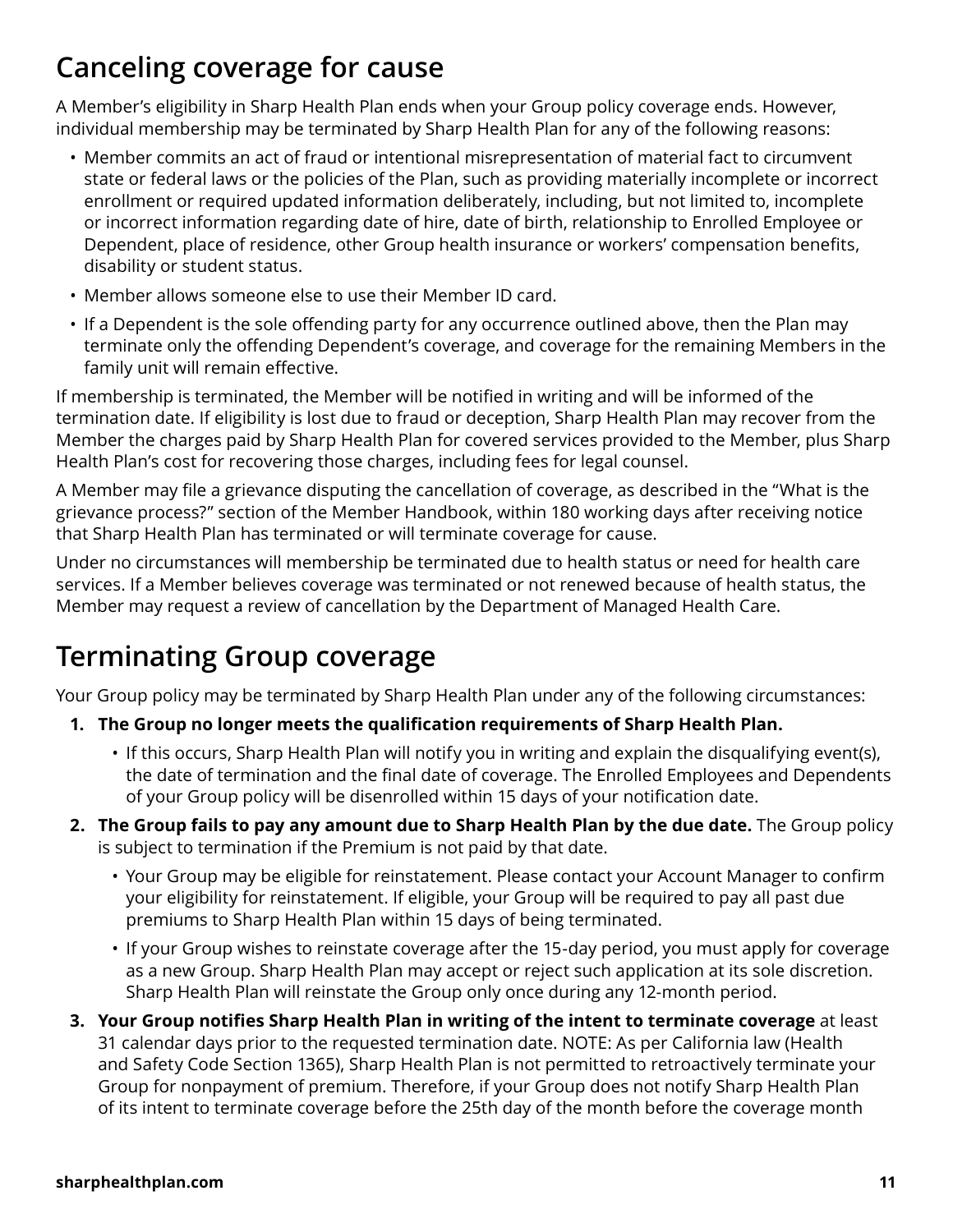begins, your Group will be responsible for payment for that coverage month. Example: Payment for April coverage is due on March 25. Your Group asked Sharp Health Plan for a one-day extension to submit payment but then decided not to continue coverage. Your Group notifies Sharp Health Plan on April 2 of its decision and asks for coverage to be terminated retroactively to March 31. Since the April coverage month has already begun, Sharp Health Plan is required by law to continue coverage until April 30, and your Group will be responsible for payment of the full April premium.

**4. Your Group engages in fraud or deception** in the use of services or facilities of Sharp Health Plan, or knowingly permits another to engage in fraud or deception. Sharp Health Plan may terminate your Group policy immediately upon written notification of termination to your Group.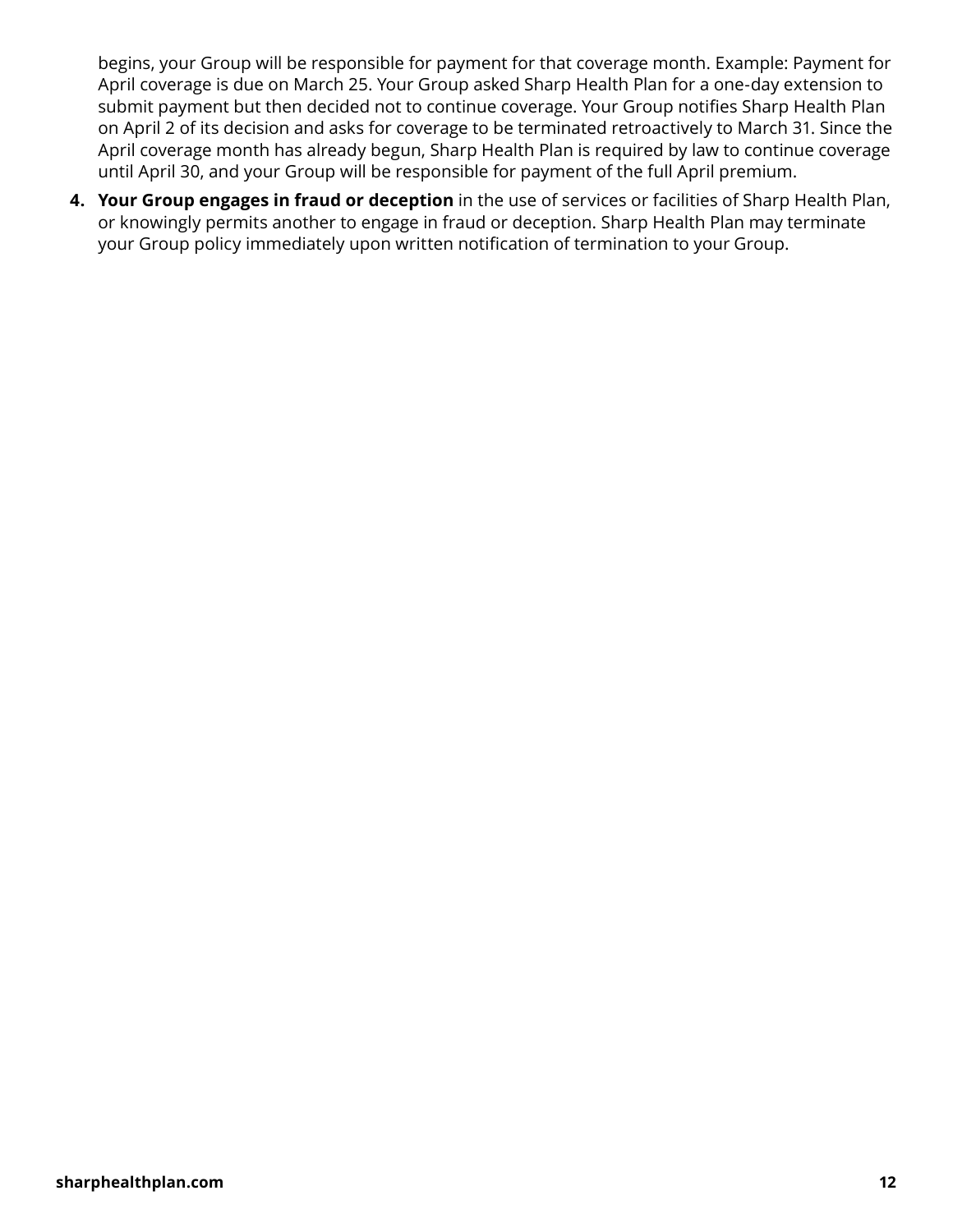## **SECTION 2 Membership changes**

#### **In this section, you will find information about:**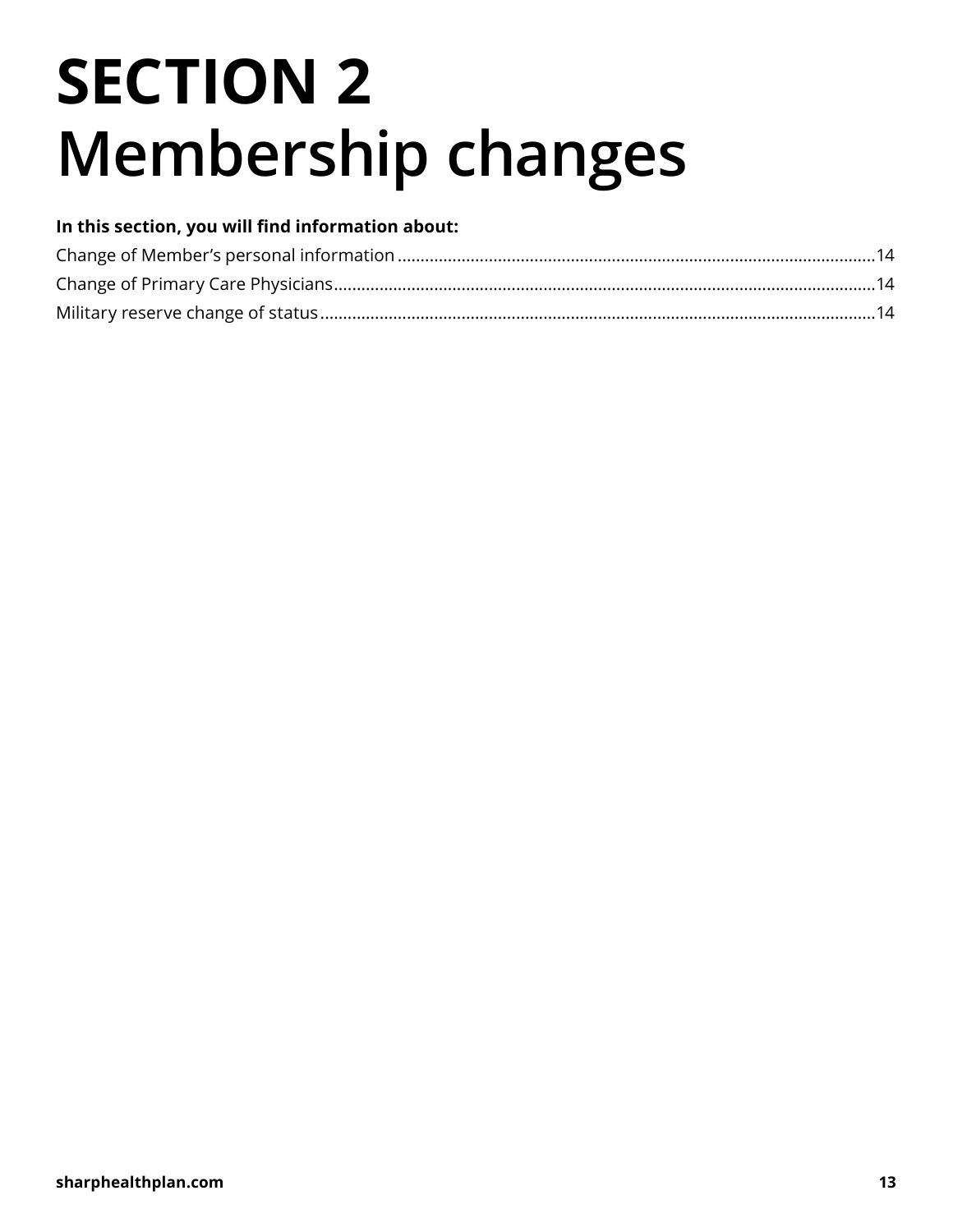## **Membership changes**

#### **Change of Member's personal information**

All Member name, address and Social Security Number changes should be reported to Sharp Health Plan as soon as possible. Your Employees can do this online at [sharphealthplan.com](http://www.sharphealthplan.com/) or by submitting one of Sharp Health Plan's approved Enrollment forms. A permanent address change outside of the Sharp Health Plan Service Area terminates coverage for a Subscriber and/or eligible Dependent(s) 31 days following the change of address.

However, if the Subscriber or Dependent is working in the Service Area or there is a standing health coverage court order for a Dependent, the Subscriber or Dependent may remain eligible.

### **Change of Primary Care Physician**

Your Employees may change their Primary Care Physician (PCP) online at [sharphealthplan.com](http://www.sharphealthplan.com/) or by contacting our Customer Care Department. In most cases, Sharp Health Plan will change the Member's PCP effective the first day of the following month. Changes are subject to the following:

- A participating Sharp Health Plan physician must be selected.
- Members may change their PCP up to once per month.

#### **Military reserve change of status**

Active duty status is considered a qualifying COBRA event under USERRA provisions (Uniformed Services Employment and Reemployment Rights Act of 1994), so the Subscriber may elect to continue Group coverage. When the Subscriber returns to full-time employment, they are eligible to re-enroll for coverage without a waiting period.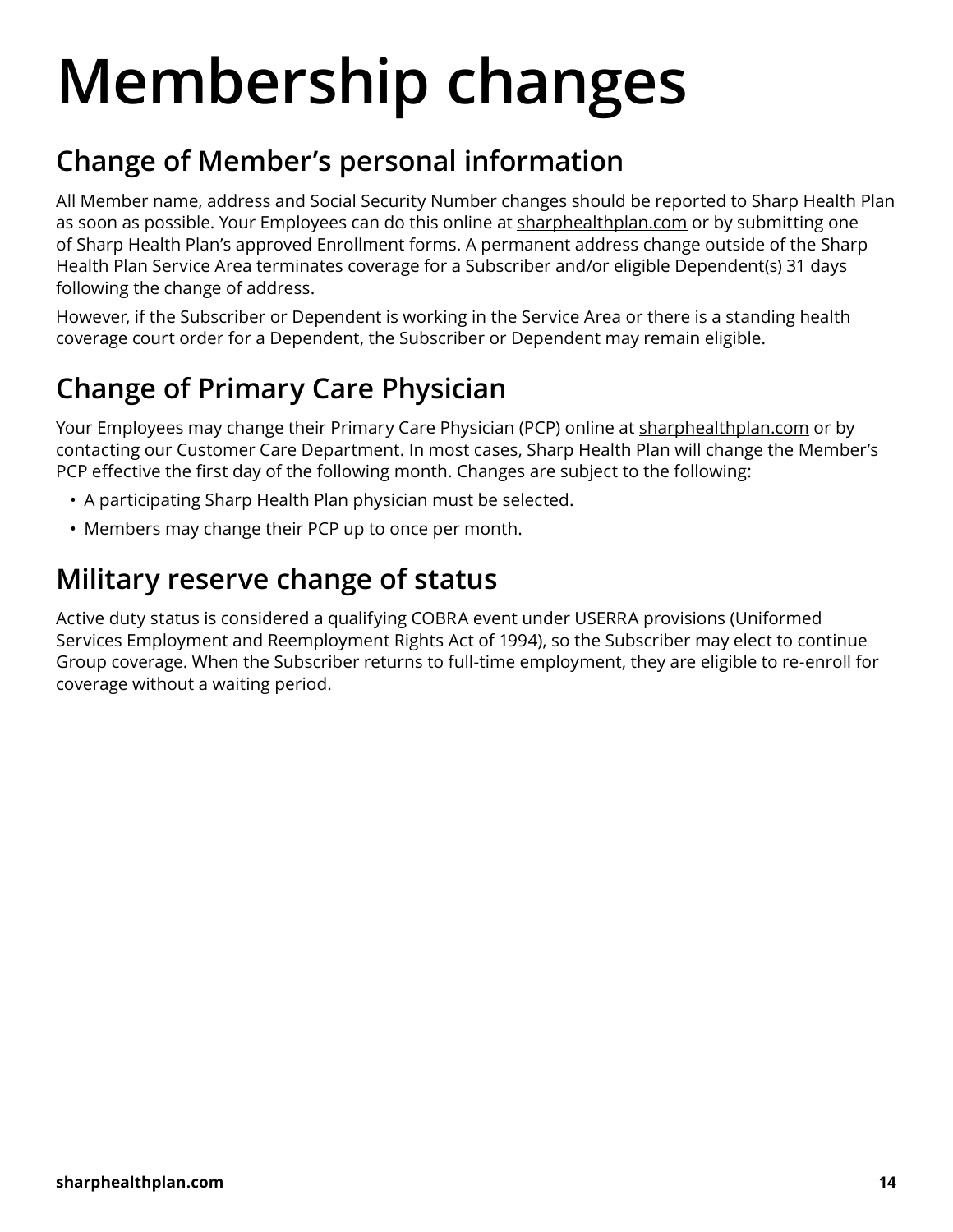## **SECTION 3 Member information**

| In this section, you will find information about: |  |
|---------------------------------------------------|--|
|                                                   |  |
|                                                   |  |
|                                                   |  |
|                                                   |  |
|                                                   |  |
|                                                   |  |
|                                                   |  |
|                                                   |  |
|                                                   |  |
|                                                   |  |
|                                                   |  |
|                                                   |  |
|                                                   |  |
|                                                   |  |
|                                                   |  |
|                                                   |  |
|                                                   |  |
|                                                   |  |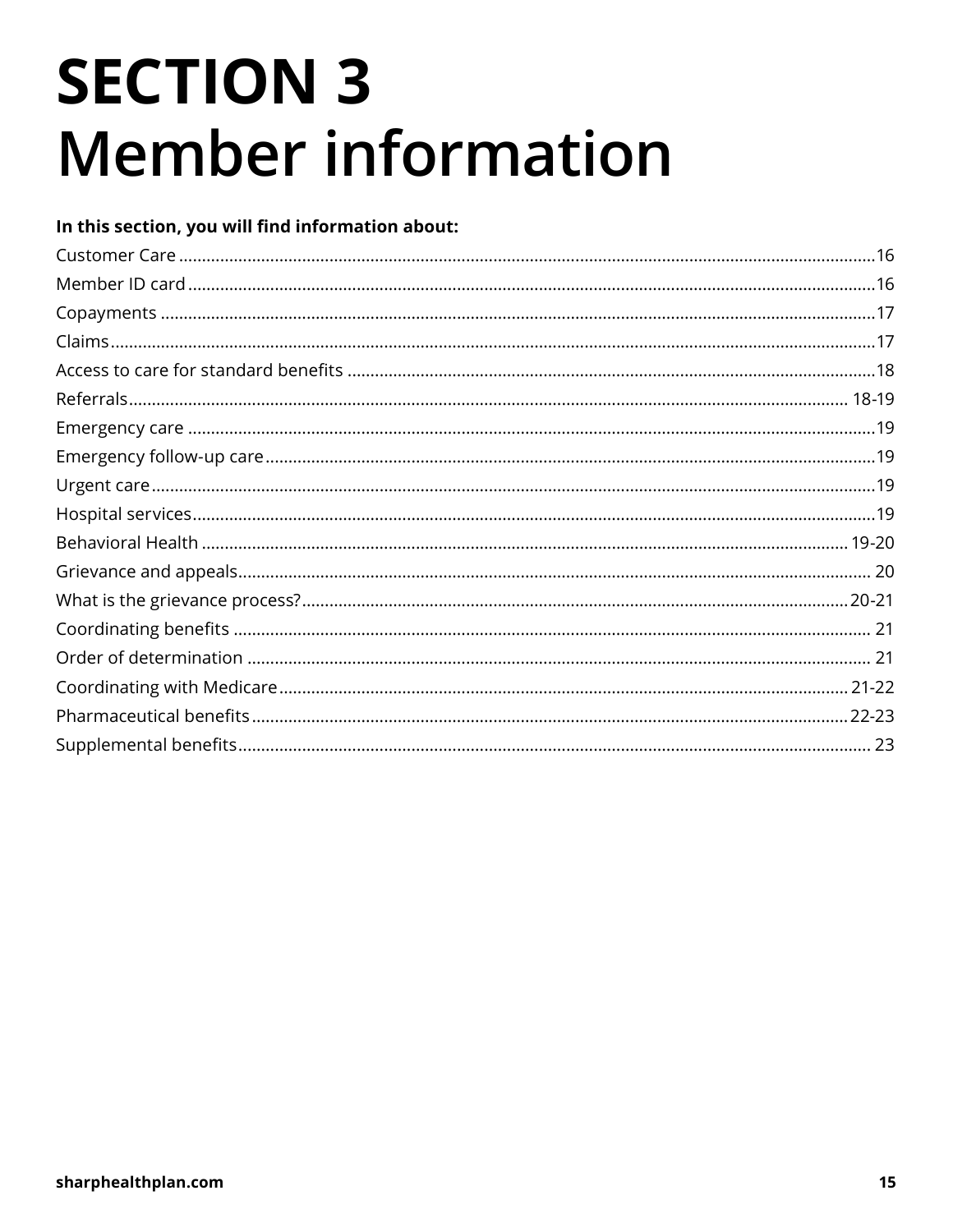## **Member information**

## **Customer Care**

Customer Care is designed to provide information and assistance to all Sharp Health Plan Members. The Customer Care Department telephone number is 1-800-359-2002. Our Customer Care Representatives are available Monday through Friday from 8 a.m. to 6 p.m. to answer any questions our Members have. Additionally, after hours and on weekends, Members have access to a specially trained registered nurse for immediate medical advice by calling the same Customer Care phone number. Email [customer.service@sharp.com](mailto:customer.service@sharp.com) to contact Customer Care through email.

The following information and assistance is available from our Customer Care team:

- Eligibility and Benefit information
- Physician network updates and information
- Claim inquiries
- Sharp Health Plan policies and procedures
- Appeal and grievance procedures
- Group coverage information
- Primary Care Physician changes
- Language interpretation
- ID card replacement
- Sharp Connect inquiries
- Member information

### **Sharp Health Plan Member ID card**

Sharp Health Plan Member ID cards are provided to all Members. The ID card contains the following information:

- 1. Member's Name
- 2. Member's Date of Birth
- 3. Member's Effective Date of Coverage
- 4. Member's ID Number
- 5. Member's Account Name
- 6. Member's Account Number
- 7. Member's Primary Care Physician (PCP)
- 8. Primary Care Physician's Phone Number
- 9. Medical Group of PCP
- 10. Plan Network
- 11. Deductible Amount
- 12. Cost Share for the following:

PCP – Doctor Office Visit Copayment Specialist – Specialist Office Visit Copayment Hospital – Hospital Visit Copayment Urgent Care – Urgent Care Copayment ER – Emergency Room Copayment

**The back of the ID card includes important information on how to use and access Plan providers and emergency services, and lists important telephone numbers.**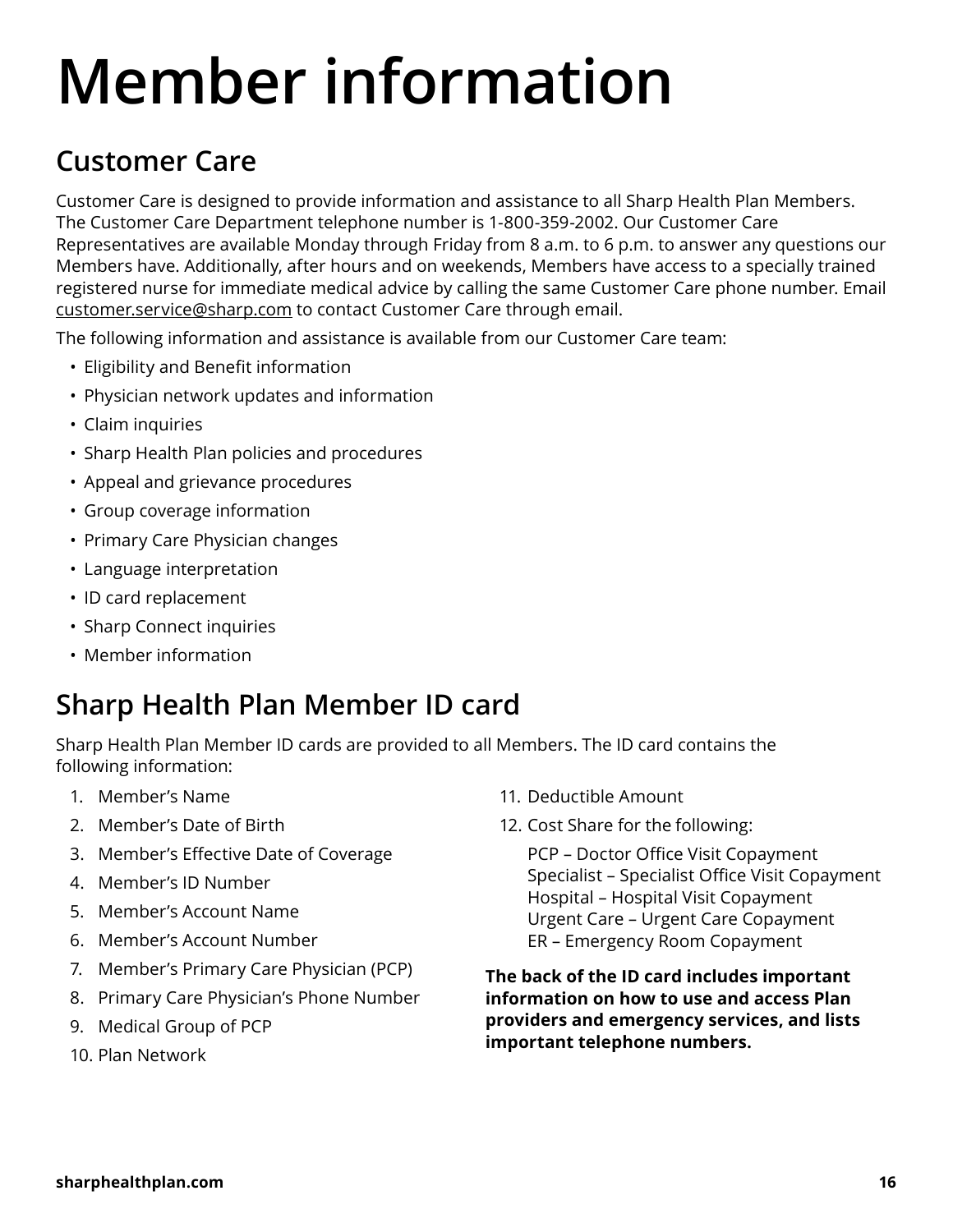### **Copayments**

When a Member accesses care, Copayments are required at the time of service. The Copayments applicable to your Group are described in your Group Agreement. To protect Members from large outof-pocket expenses, a limit called the Annual Maximum Copayment is placed on the dollar amount of Copayments a Member might have to pay during a calendar year. This maximum does not apply to supplemental benefits such as chiropractic services, assisted reproductive technologies or vision care.\*

\*Excludes Pediatric Dental for small-Group business.

A Member who refuses to pay a required Copayment may have coverage terminated at the discretion of Sharp Health Plan. In this case, charges for Covered Health Benefits may become the financial responsibility of the Member.

#### **Claims information**

All Providers contracted with the Plan are to bill Sharp Health Plan (or their contracted Medical Group) directly for covered benefits provided to Members. Members are not responsible for paying for covered benefits (except for Copayments and applicable deductibles and co-insurance amounts) unless a Member fails to obtain required prior authorization when required, for non-Emergency services, or has agreed in advance to pay for non-Covered benefits.

A Member may receive a bill under certain circumstances as follows:

- When a Member does not present a Sharp Health Plan ID card upon receiving care.
- When lab specimens and X-rays become separated from the HMO insurance information.
- When out-of-area medical care is provided.

If a Member receives a bill for a covered service, even though the Copayment was already paid, the most common reasons are:

- The Provider's files do not show that the Member is with Sharp Health Plan.
- The Provider is keeping the Member informed while they bill Sharp Health Plan.

A Member who receives a bill should call the physician's office number, which should be listed on the statement, and advise them that they are a Member of Sharp Health Plan. The Member should allow up to 90 days for the Provider to send the bill to Sharp Health Plan and for the claim to be processed and paid. If a Member receives a "final" bill or collection notice, the Member should immediately contact Sharp Health Plan's Customer Care Department at 1-800-359-2002. The Customer Care Department will advise the provider of the Member's insurance information and direct him/her to withdraw the account from collections.

Members who pay for services that should have been covered by the Plan can submit these charges for reimbursement via the Member reimbursement process. The completed form and all required documentation outlined on the form must be submitted within 180 days from the date of service to:

Sharp Health Plan Attention: Claims Research 8520 Tech Way, Suite 200 San Diego, CA 92123-1450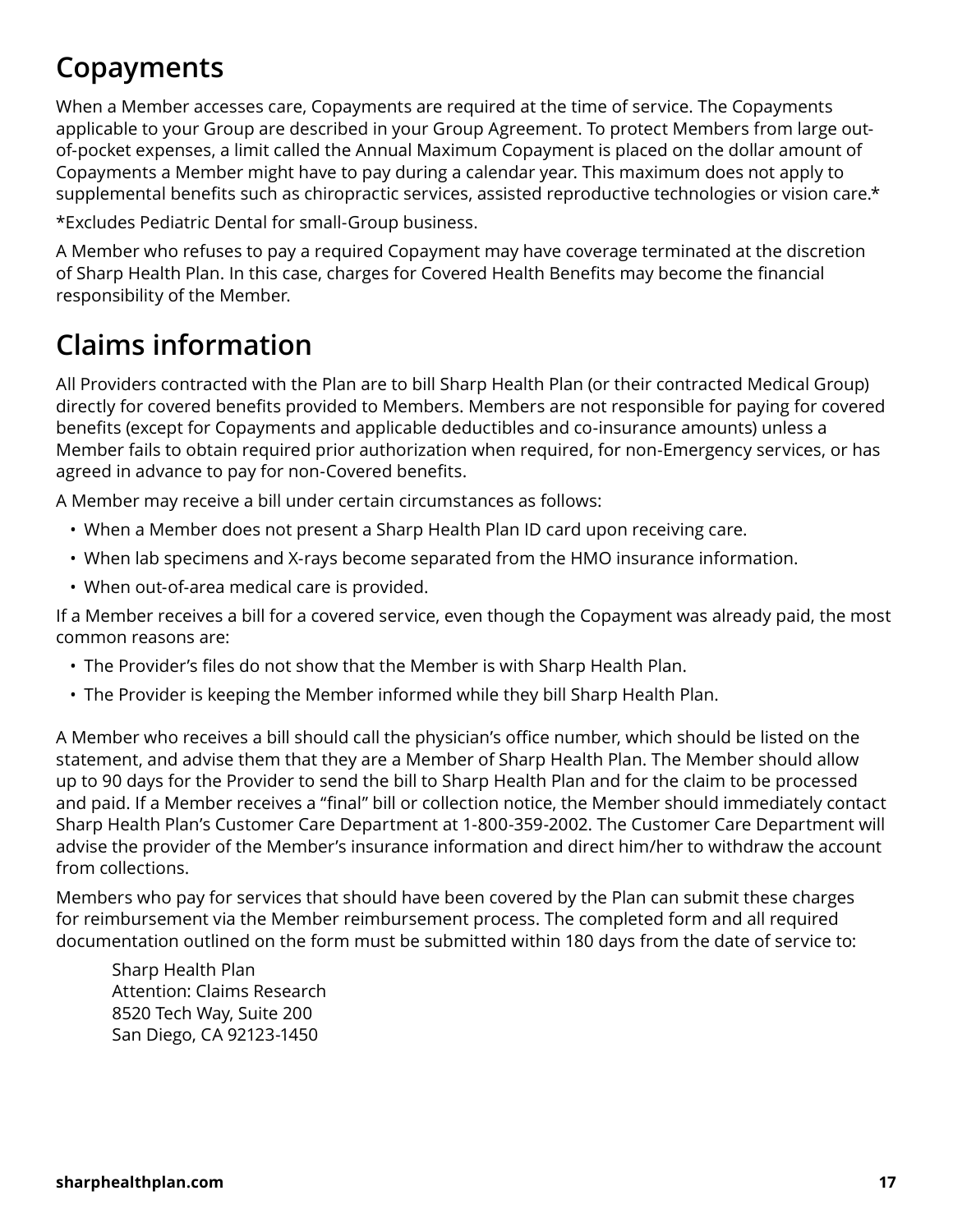## **Access to care for standard benefits**

### **Access to care for standard benefits**

Sharp Health Plan is a Health Maintenance Organization (HMO). In an HMO, Members have access to a network of medical providers for their health care. Sharp Health Plan has several physician Groups called Plan Medical Groups (PMGs) consisting of primary care and specialty physicians, and also contracts directly with physicians. Each Member selects a Primary Care Physician (PCP) from the Plan's Provider Directory. Subscribers and Dependents may select different PCPs.

The Member's PCP directs and arranges for all health care services. The Member's PCP will assess the Member's medical condition(s) that may require specialty care. If specialty care or hospitalization is required, the Member's PCP will coordinate services through their affiliated PMG network and/or with Sharp Health Plan.

Physicians within a PMG work together and are familiar with each other's practices and specialties. This ensures that the Member receives care from physicians who work together to develop an appropriate treatment plan. Only when the Member's PMG determines that it cannot provide the necessary specialty care will the Member be referred outside the PMG network. Any referral outside of a Member's PMG requires the approval of Sharp Health Plan and/or the PMG.

## **Referrals**

It is very important that Members understand the physician referral process within their PMG. If the following guidelines are not adhered to, the Member may become financially responsible for medical care.

- 1. The Member must have a referral from their PCP for specialty services or services rendered other than through their PCP. Please note that some specialty services do not require a referral, such as OB/GYN services for women within their PMG, behavioral health services and supplemental benefit services (if applicable) such as chiropractic services, chemical dependency and vision services.
- 2. When the Member receives a referral from the PCP, the first visit must occur within 60 days from the date of the referral.
- 3. All referral visits must be completed within the time frame indicated by the PCP on the referral form. If referral visits are not completed, the Member must obtain a new referral from the PCP.
- 4. The Member must be referred to a participating provider unless the PCP has received authorization from Sharp Health Plan or the PMG to refer the Member elsewhere. All authorizations must be approved in advance, and all referrals and continuations of referrals must be coordinated through the PCP.
- 5. Referrals are valid only for the services specified. For example, if a referral states "consultation only" and a Member receives consultation and treatment, the Member may be responsible for payment associated with the treatment. All referral forms should be read carefully. A Member should consult with their PCP prior to obtaining services if a referral form is not issued to the patient.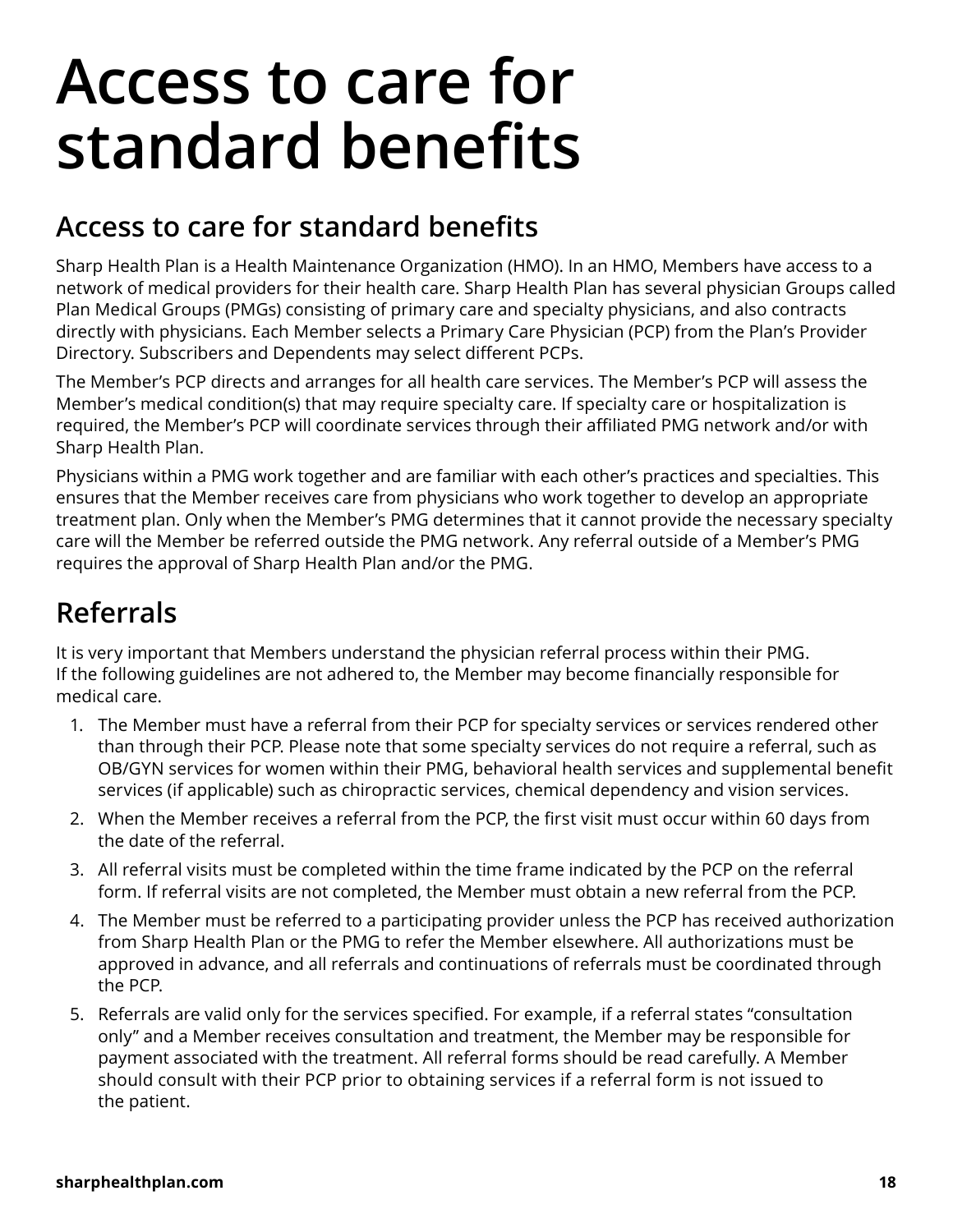- 6. If a Member changes a PCP while under the care of a specialist, all previous referrals become void. The Member must consult their new PCP to determine if additional referrals are Medically Necessary.
- 7. The PCP is responsible for notifying the Member of the status of a referral. Should the PCP's office fail to contact the Member, the Member should contact the PCP's office to follow up.

#### **Emergency care**

In an emergency, Members should call 911 or go to the nearest hospital emergency room.

An emergency room Copayment is due at the time of the visit, unless the visit results in a hospital admission. In this case, the emergency room Copayment is waived and any inpatient hospital Copayment will apply.

### **Emergency follow-up care**

Members should not return to a hospital emergency room for follow-up care unless it is a new medical emergency or a Member is specifically instructed to do so by their PCP.

If these guidelines are not followed, charges for medical services may become the Member's responsibility.

## **Urgent care**

Unforeseen injuries or acute illnesses that require immediate attention but are not life-threatening are considered urgent care situations. When an urgent care situation occurs, the Member must call their PCP for a referral prior to an urgent care visit except for situations that could jeopardize the Member's life or permanent health status.

An Urgent Care Copayment is due at the time of the visit.

### **Hospital services**

Inpatient and outpatient hospital services are covered when provided by a Plan hospital (or other hospital in connection with Emergency Services) and authorized by Sharp Health Plan. A Copayment may be applicable, as defined by the Group Agreement.

Non-Emergency hospital services are covered if arranged by a Plan Physician and includes semiprivate room and board (a private room when Medically Necessary), general nursing care (special duty nursing when Medically Necessary), and related services, facilities and supplies associated with a hospital admission.

## **Behavioral health**

Sharp Health Plan provides coverage for the diagnosis and Medically Necessary treatment of mental illnesses, including, but not limited to Severe Mental Illnesses in Members of any age and Serious Emotional Disturbances in children.

Severe Mental Illnesses include: schizophrenia, schizoaffective disorder, bipolar disorder (manic depressive illness), major depressive disorders, panic disorder, obsessive-compulsive disorder, pervasive development disorder, autism, anorexia nervosa and bulimia nervosa.

Serious Emotional Disturbance (SED) means one or more mental disorders as identified in the most recent edition of the Diagnostic and Statistical Manual of Mental Disorders, including Rett's Disorder, Childhood Disintegrative Disorder, Asperger's Disorder and other pervasive developmental disorders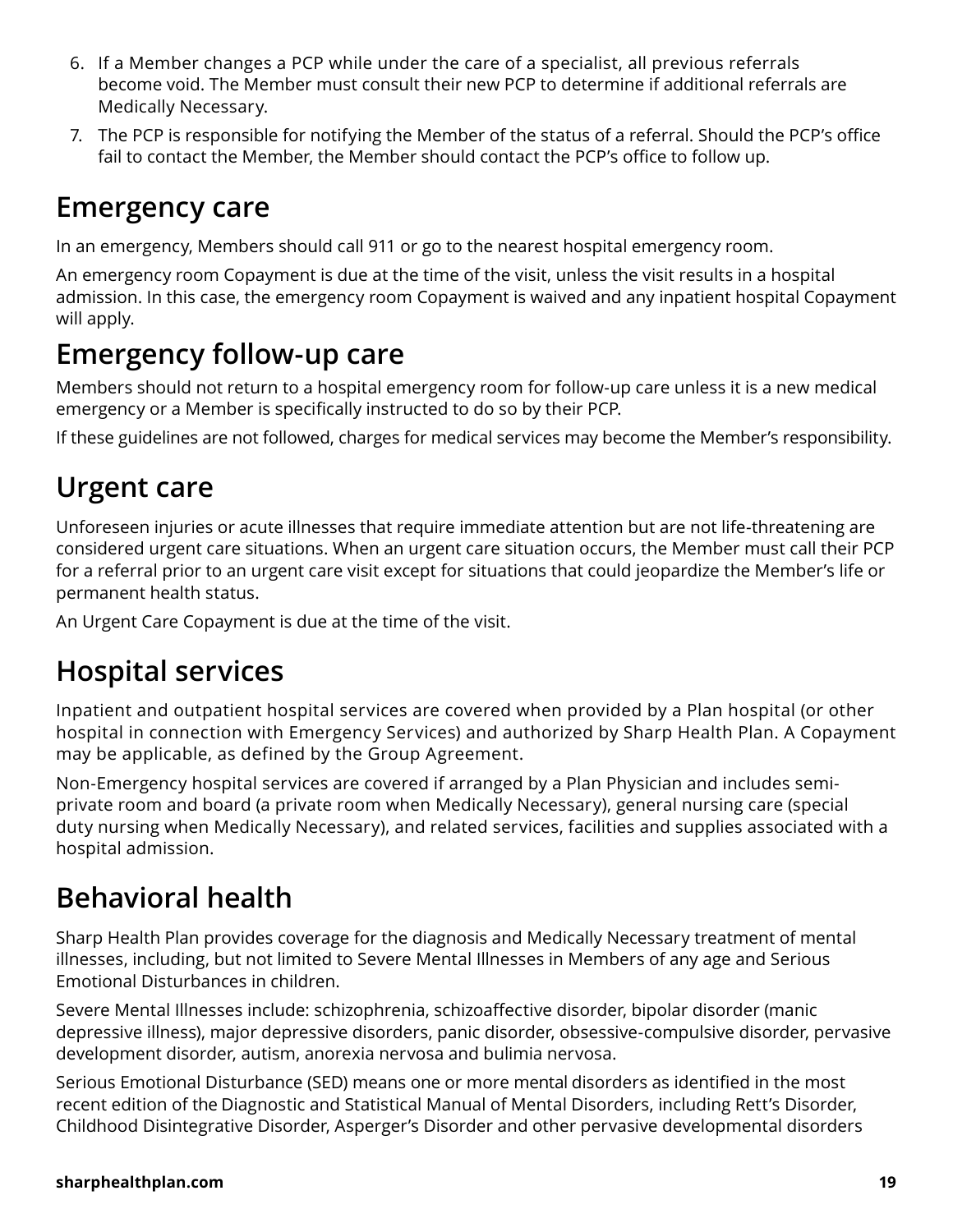not otherwise specified (including Atypical Autism), in accordance with Diagnostic and Statistical Manual for Mental Disorders–IV-Text revisions (June 2000), other than a primary substance use disorder or developmental disorder, that result in behavior inappropriate to the child's age according to expected developmental norms. One or more of the following must also be true:

- 1. As a result of the mental disorder, the child has substantial impairment in at least two of the following areas: self-care, school functioning, family relationships or ability to function in the community; and either of the following occurs:
	- The child is at risk of removal from the home or has already been removed from the home; or
	- The mental disorder and impairments have been present for more than six months or are likely to continue for more than one year if not treated; or
- 2. The child displays one of the following: psychotic features, risk of suicide or risk of violence due to a mental disorder; or
- 3. The child meets special education eligibility requirements under Chapter 26.5 (commencing with Section 7570) of Division 7 of Title 1 of the Government Code.

Behavioral health benefits include inpatient hospital services, partial hospital services and outpatient services when ordered and performed by a participating behavioral health professional. Members may also have coverage for treatment of other behavioral health conditions. Please see your Group's Health Plan Benefits and Coverage Matrix and Supplemental Benefits for detailed descriptions.

Members have direct access to Plan Providers of behavioral health services without obtaining a Primary Care Physician referral. Covered behavioral health benefits must be obtained through Plan Providers. Behavioral health services that are not provided by Plan Providers are not covered, and the Member will be responsible to pay for those services.

Members should call our Customer Care Department at 1-800-359-2002 whenever they need behavioral health services. All calls are confidential.

\*For grandfathered Groups, please refer to your plan summary of benefit for coverage details.

## **Grievances and appeals**

#### **What is the grievance process?**

If Members are having problems with a Plan Provider or our health plan, we encourage them to give us a chance to help. Sharp Health Plan can assist in working out any issues. If Members ever have a question or concern, they can call our Customer Care Department toll-free at 1-800-359-2002 and a Customer Care Representative will make every effort to assist them.

Members may file a grievance with the Plan within 180 calendar days of the incident or action that is the subject of the Member's dissatisfaction. To begin the grievance process, Members can call toll-free, write or fax the Plan at:

Sharp Health Plan Appeals and Grievances Department 8520 Tech Way, Suite 200 San Diego, CA 92123-1450 Toll-free: 1-800-359-2002

Fax: 1-619-740-8572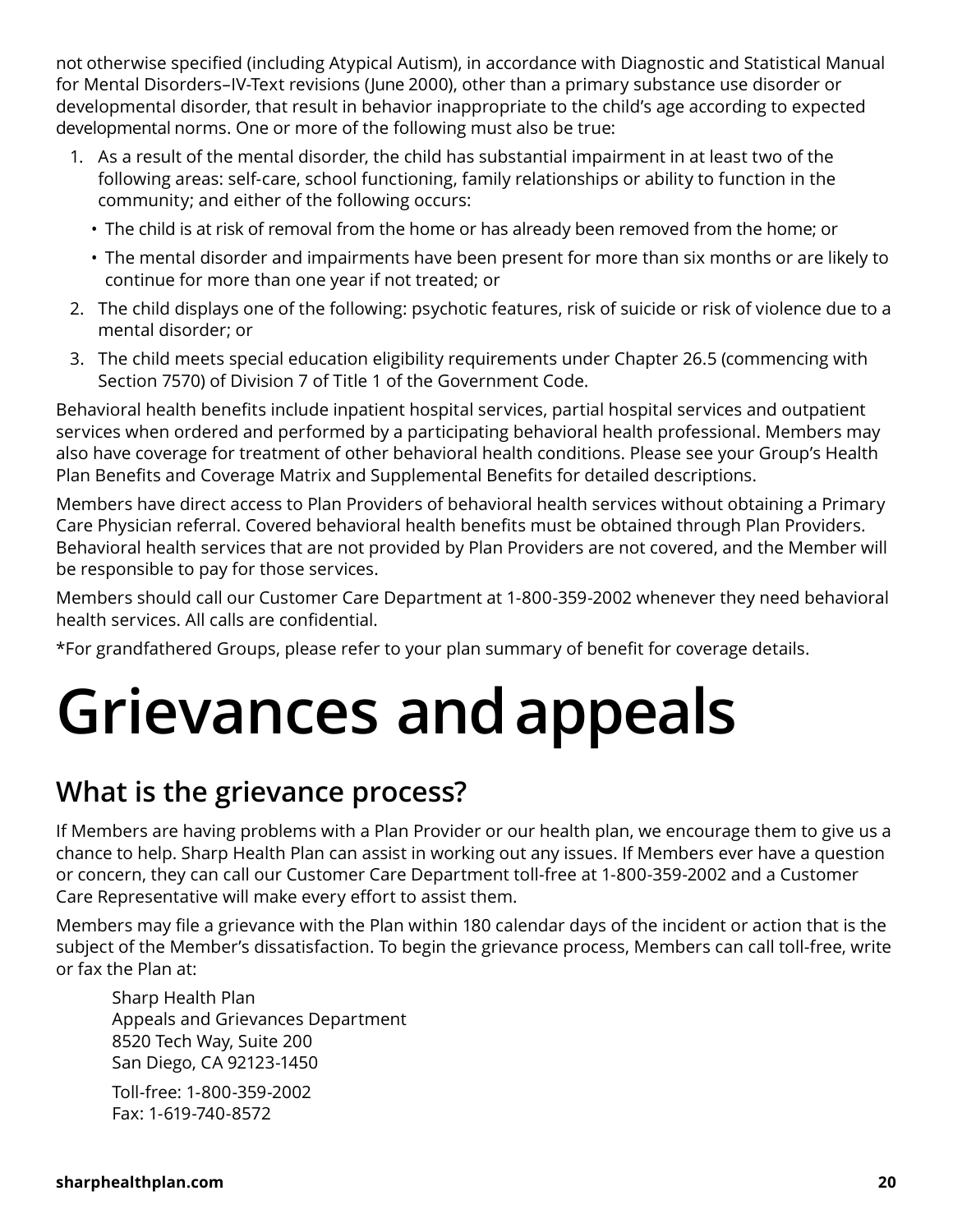If Members prefer to send a written grievance, they can send a detailed letter describing the grievance or complete a Grievance Form, which is available on the Plan's website at [sharphealthplan.com/grievance,](http://sharphealthplan.com/grievance) from any Plan Provider or directly from a Plan representative. Members may also call our Customer Care Department, and we will assist them in completing the form over the telephone.

Please refer to the Member Handbook (included with this Group Administration Manual) for more detailed information about the Plan's grievance process, including a description of all the resources available to Members who have a grievance or appeal with the Plan.

# **Coordinating benefits**

## **Coordinating benefits**

If a Subscriber or enrolled Dependent is covered by both Sharp Health Plan and another health plan, Sharp Health Plan will coordinate benefits between the two plans. The goal of this kind of coordination is to maximize coverage for allowable expenses, minimize out-of-pocket costs and prevent any payment duplication. Total payment from all coverage should never exceed 100% of the allowable expenses.

Sharp Health Plan coordinates benefits in accordance with the National Association of Insurance Commissioners' guidelines and California law. So that proper coordination is ensured, Subscribers must inform Sharp Health Plan of any other health coverage for which they or their enrolled Dependents may be eligible. If Sharp Health Plan pays out more benefits than appropriate, it may choose to recover any excess payment from the Subscriber, the plan with primary responsibility, or any other person or entity that benefited from the overpayment.

## **Order of determination**

Certain rules are used to determine which of the plans will pay benefits first. The following rules will be applied in the order given below:

- 1. A plan with no Coordination of Benefits (COB) provision will determine its benefits before a plan with a COB provision.
- 2. A plan that covers a person as a Subscriber, rather than as a Dependent, will determine its benefits first.
- 3. When a claim is made for a covered Dependent child who is covered by more than one plan, the method of determining the order of benefits is known as the "Birthday Rule." Benefits are paid under the Birthday Rule as follows:

The plan of the parent whose birthday falls earlier in the year pays first as the "primary payor." The year in which the parents were born is not a determining factor. If both parents have the same birthday, the plan that covered the parent longer will pay first as the primary payor.

## **Coordinating with Medicare**

Subscribers will also need to advise Sharp Health Plan if they are eligible for Medicare benefits. Under certain circumstances, Sharp Health Plan may reduce its coverage to avoid duplication of benefits available from Medicare.

If the Group employs 20 or more employees and the Subscriber is actively at work, Sharp Health Plan will be the primary payor for End Stage Renal Disease (ESRD) services for a Medicare-eligible Member for the first 12 consecutive months that the Member is enrolled in Sharp Health Plan.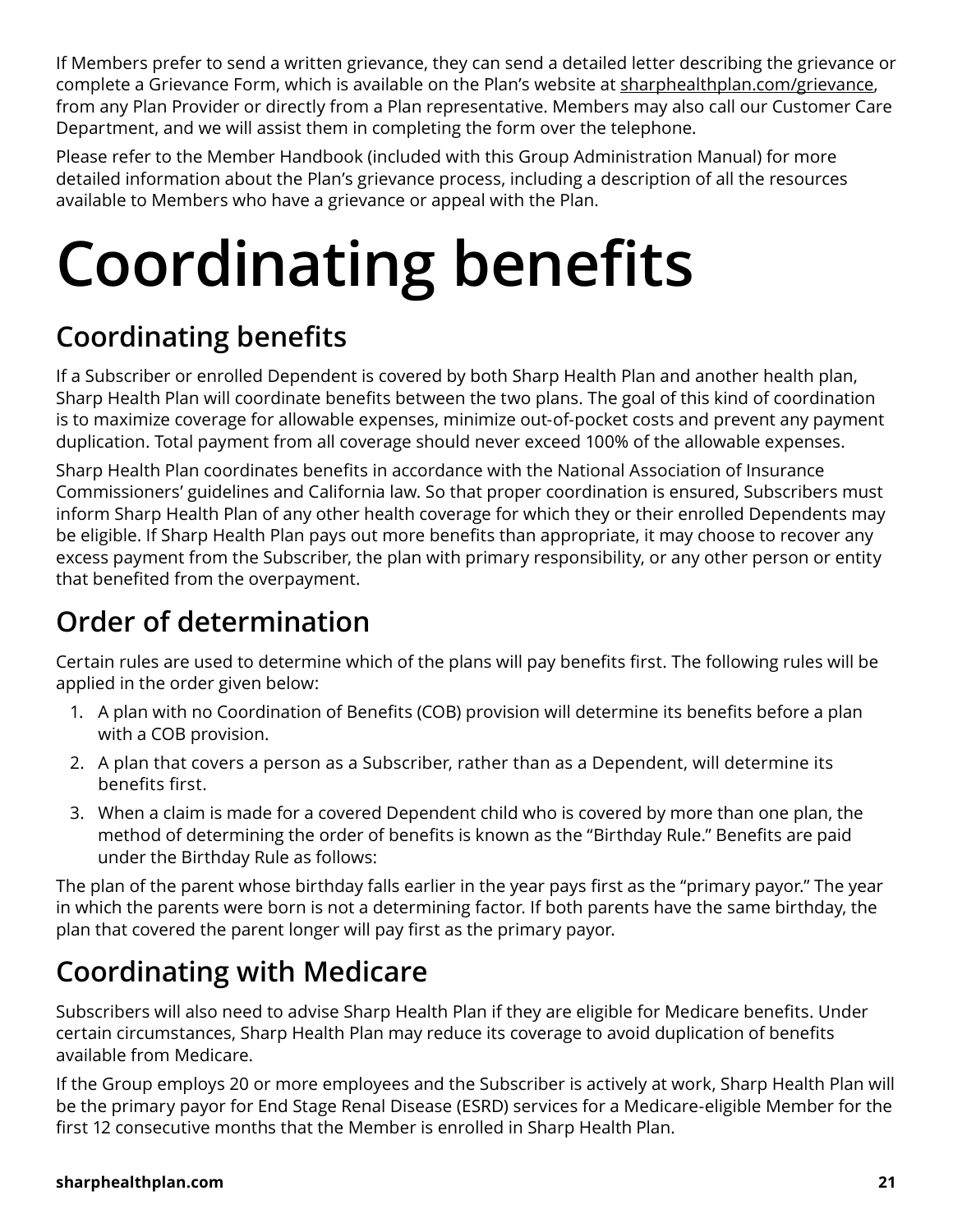If the Group employs 100 or more employees, Sharp Health Plan will be the primary payor of Covered Health benefits provided to a Totally Disabled Member enrolled with Medicare for that disability as required by Medicare laws and regulations. Medicare will be the secondary payor of Covered Health benefits while the Subscriber remains employed by the Employer Group and the Totally Disabled Member is covered by Sharp Health Plan.

It should be noted that failure to cooperate with Sharp Health Plan in its efforts to coordinate benefits could result in termination of membership. If Members have any questions about benefit coordination, they should call the Customer Care Department.

## **Pharmaceutical benefits**

#### **Outpatient prescription drug benefit**

Prescription drugs are covered if all of the following are met:

- They are prescribed as Medically Necessary by a Sharp Health Plan provider;
- They are included on the Sharp Health Plan drug formulary, or you have a 3-tier pharmacy rider allowing coverage for non-formulary medications; and
- They are purchased at a Plan pharmacy.

Please refer to your Group Agreement for prescription benefit coverage.

#### **Drug formulary**

Sharp Health Plan physicians use a comprehensive drug formulary. All medications on this broad list of drugs are reviewed and approved by Sharp Health Plan physicians and clinical pharmacists for use by Members. The Sharp Health Plan formulary includes brand-name and FDA-approved generic drugs. By purchasing generic drugs, Sharp Health Plan receives a quantity discount on a single drug instead of paying higher prices on small quantities of several different brands of the same drug. These savings help Sharp Health Plan keep the cost of medical care under control and maintain lower premiums for employers and employees.

In most cases, generic drugs will be prescribed unless a drug is specifically listed in the Sharp Health Plan drug formulary as "dispense brand name only." Plan pharmacies will contact the prescribing Plan physician when a non-Covered drug has been prescribed in an effort to obtain an equivalent medication that is covered by Sharp Health Plan.

Members must obtain all covered prescription drugs through the Plan pharmacies listed in the Provider Directory.

#### **Prescription drug copayments**

Members pay a series of Copayments based on the appropriate tier and pharmacy benefit. The prescription drug Copayment is listed in the Member materials.

#### **Maintenance drug mail-order service**

Members can also have a prescription for Maintenance Drugs filled through the mail. This service saves Members time and money. Members can receive up to a 90-day supply of an approved formulary Maintenance Drug for a reduced copay. In other words, Members pay two Copayment(s) for a 90-day supply of a Maintenance Drug filled through the Mail-Order Service. Refer to your Group Agreement for pharmacy plan coverage information. For a list of the medications available through the Mail-Order Service, please go to our website at [sharphealthplan.com](http://www.sharphealthplan.com/).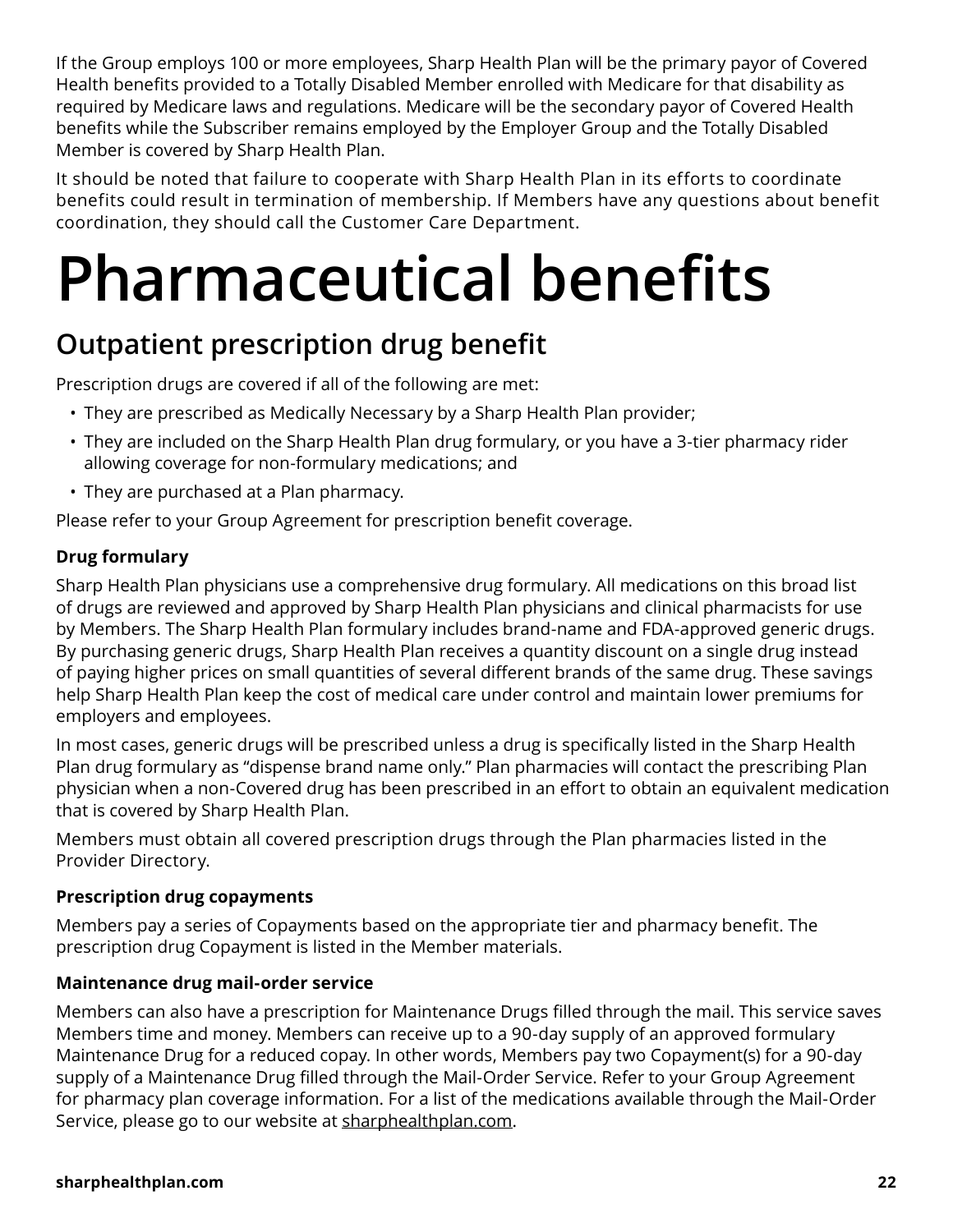#### **Accessing the prescription drug benefit without a Member ID card**

As a general rule, Members should always present their Member ID card to the pharmacy at the time a prescription is filled. In the event a Member has lost their Member ID card or not yet received an ID card and needs to access the prescription drug benefits, they should call the Customer Care Department for assistance. Our Customer Care Department will call the Plan pharmacist to verify eligibility or update the pharmacist's eligibility records online.

#### **Chemical dependency services**

Sharp Health Plan provides coverage to all Members for short-term acute drug or alcohol detoxification as an Emergency Medical Condition. Members have access to local facilities, supported by a wide variety of highly trained health care professionals such as psychiatrists, psychologists, clinical social workers and counselors.

To access chemical dependency services, Members may call Sharp Health Plan's Customer Care Department at 1-800-359-2002 for assistance. All calls are confidential.

## **Supplemental benefits**

The following supplemental benefits may be applicable if you purchased the benefit riders described below. Refer to your Group Agreement to determine which supplemental benefits apply.

#### **Chiropractic and acupuncture services**

If you have purchased coverage for chiropractic and/or acupuncture services for your employees, all services will be provided through American Specialty Health Plans (ASHP). Covered services include office visits and chiropractic appliances.

Members may access their chiropractic benefits directly by calling a participating chiropractor from the American Specialty Health Plan directory or by contacting American Specialty Health Plan directly at 1-800-678-9133. Members may also visit [sharphealthplan.com/chiro](http://sharphealthplan.com/chiro) to find a participating provider.

#### **Vision services\***

If you have purchased vision benefits for your employees, all services will be provided through Vision Service Plan (VSP).

VSP has an extensive nationwide network of optometrists and ophthalmologists who provide comprehensive vision care and materials to Members. This supplemental benefit rider is designed to encourage Members to maintain their vision through preventive eye care, including a periodic vision examination. Your Plan may also provide an allowance for lenses, frames and contact lenses.

This is a direct access benefit. For a comprehensive list of providers in your area, please visit the Vision Service Plan website at [vsp.com](http://www.vsp.com/) or contact them directly at 1-800-877-7195.

\*Excludes pediatric vision for small Groups.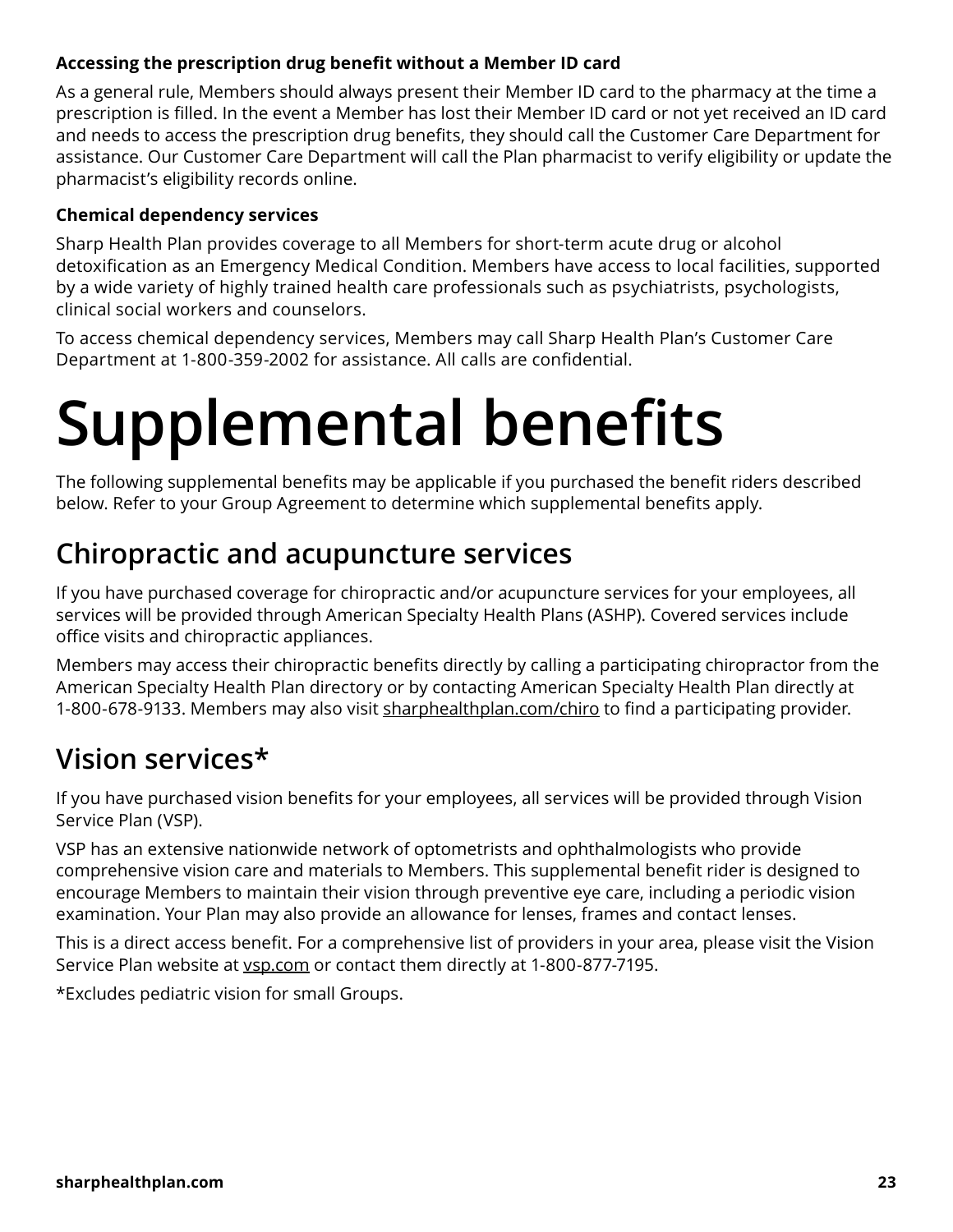## **SECTION 4 Continuation of coverage**

#### In this section, you will find information about: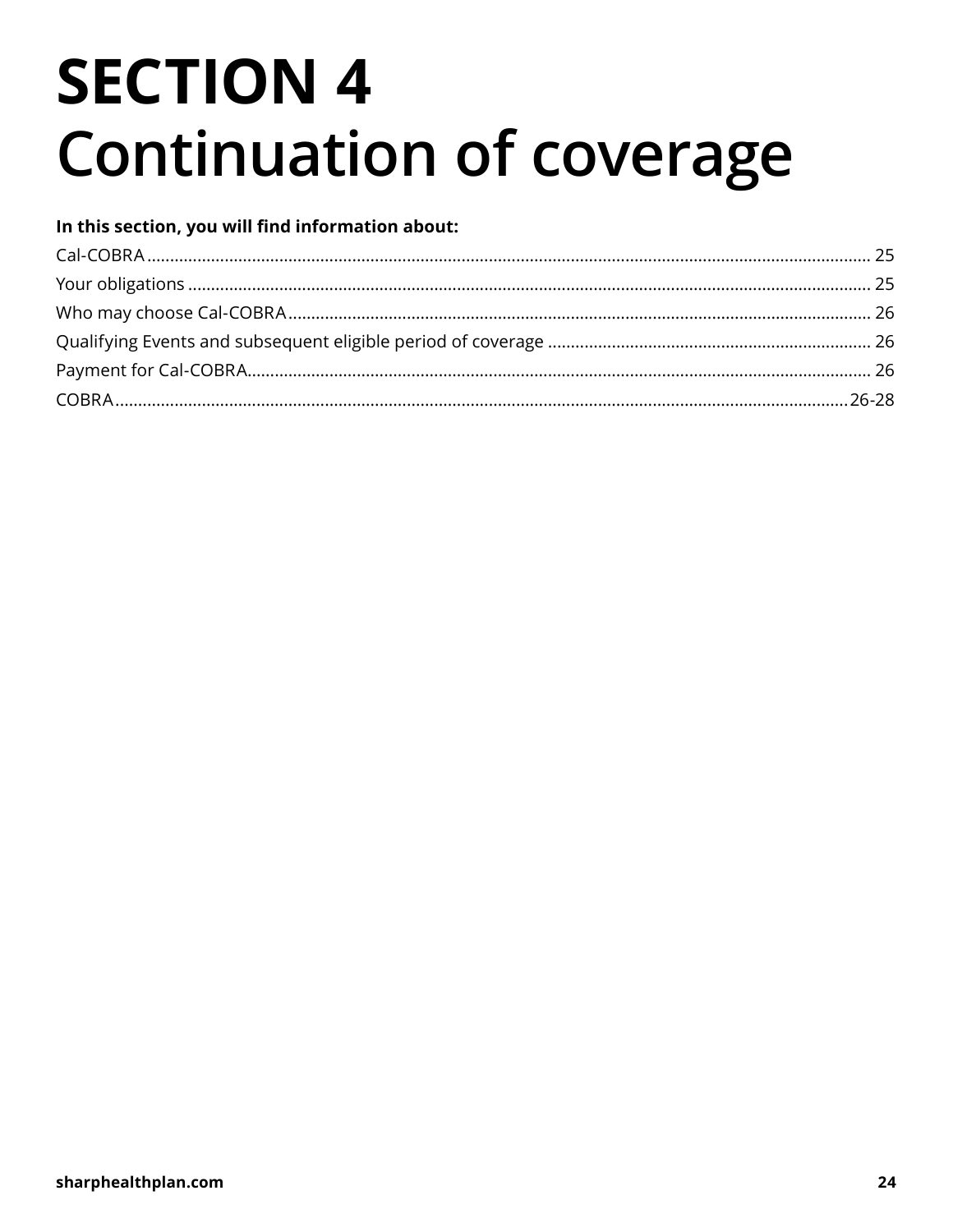## **Continuation of coverage**

#### **Cal-COBRA – applies to Groups with 2–19 Eligible Employees and Groups with 20+ Eligible Employees who have exhausted their federal COBRA\***

California law requires that insurers and HMOs provide continuation coverage that is known as Cal-COBRA. \*You employed fewer than 20 Eligible Employees on at least 50% of your working days during the previous calendar year.

### **Your obligations**

#### **Notify Sharp Health Plan of Certain Qualifying Events:**

You must notify Sharp Health Plan in writing within 30 days of an Enrolled Employee's Cal-COBRA Qualifying Event. Qualifying Events include:

- Termination of employment
- Reduction in hours worked

#### **Notify current Cal-COBRA Qualified Beneficiaries of your intent to terminate the Group Service Agreement:**

If you terminate the Group Agreement with Sharp Health Plan and replace it with other coverage through another insurance carrier, you must notify all Cal-COBRA Qualified Beneficiaries that they have the ability to choose to continue coverage through the new plan for the balance of their Cal-COBRA coverage. They may not continue coverage under Sharp Health Plan. Sharp Health Plan will provide you, upon request, with the names and last known addresses of enrolled Cal-COBRA Qualified Beneficiaries.

After you notify Sharp Health Plan of an Enrolled Employee's Cal-COBRA Qualifying Event in writing within 30 days of its occurrence, Sharp Health Plan will mail the Member a statement of Cal-COBRA rights and obligations along with the necessary premium information, enrollment forms and instructions regarding Cal-COBRA Continuation Coverage.

If the Qualified Beneficiary chooses to enroll in Cal-COBRA continuation coverage, he or she must apply for coverage within 60 days following the later of (1) the Qualifying Event or (2) the date they received a Cal-COBRA notice from Sharp Health Plan of his or her right to elect coverage or (3) the date that coverage through the employer plan terminated. The Member must mail or deliver the application to:

Sharp Health Plan Enrollment Department 8520 Tech Way, Suite 200 San Diego, CA 92123-1450

Fax: 858-499-8399 Email: [SHPEnrollmentGeneralMail@sharp.com](mailto:SHPEnrollmentGeneralMail@sharp.com)

**If the Member fails to apply for Cal-COBRA within 60 days of the event, that Member will be disqualified from receiving Cal-COBRA Continuation Coverage.**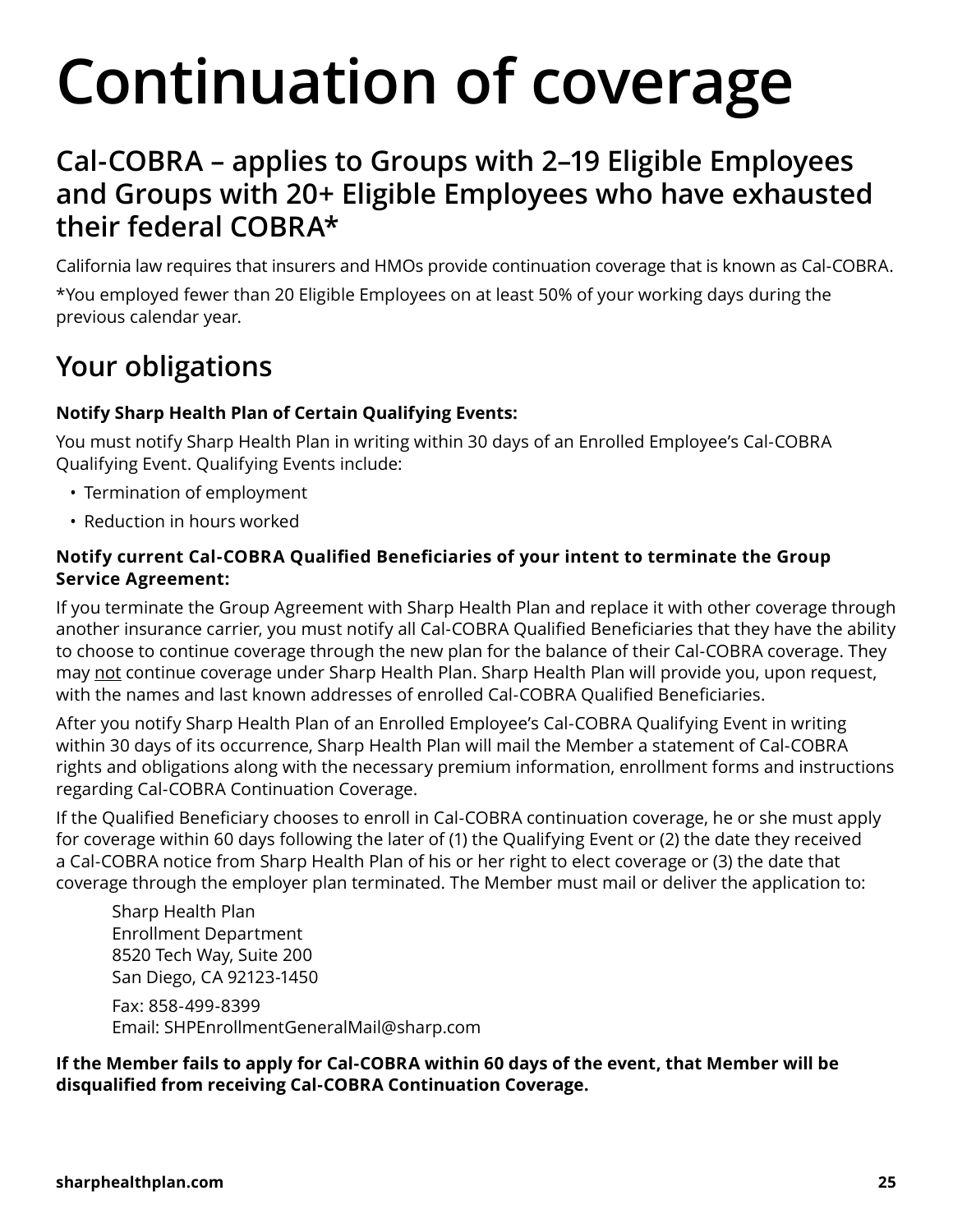### **Who may choose Cal-COBRA**

A Subscriber may choose Cal-COBRA for one or all of the family members who were enrolled at the time of the Qualifying Event. In other words, the Subscriber can elect coverage for the Spouse or one or more Dependent children without being covered under the Cal-COBRA continuation coverage as a Subscriber.

If a child is born or placed for adoption with the former Subscriber during the period of Cal-COBRA coverage, the child would be a Qualified Beneficiary and could be added to the Cal-COBRA policy.

|  | <b>Qualifying Event</b> |  |
|--|-------------------------|--|
|--|-------------------------|--|

**Eligible period of coverage** 

| Termination of employment                          | 18 months* |
|----------------------------------------------------|------------|
| Reduction in hours                                 | 18 months* |
| Transfer to an ineligible class                    | 18 months* |
| Death of an employee                               | 36 months  |
| Divorce or legal separation                        | 36 months  |
| Employee becomes entitled to Medicare              | 36 months  |
| Dependent child becomes ineligible (e.g., overage) | 36 months  |

### **Payment for Cal-COBRA**

The Member must pay Sharp Health Plan 110% of the applicable Group rate charged for employees and their Dependents.

The Member must remit the first payment within 45 days of submitting the completed enrollment form to Sharp Health Plan. The first payment must cover the period from the last day of prior coverage to the present. There can be no gap between prior coverage and Cal-COBRA continuation coverage.

All subsequent payments must be made by the premium due date listed on the Member's monthly invoice. If payment is not received by the premium due date listed on the Member's monthly invoice, Sharp Health Plan will send a letter warning that coverage may be terminated if payment is not received by Sharp Health Plan.

### **Changes in benefits under Cal-COBRA coverage**

If a Subscriber or any Dependents elect Cal-COBRA coverage, benefits will remain the same as the benefits for active Members of your current Group policy. If you change the benefits provided to active Members enrolled in your current Group policy, benefits will also change for Subscribers and Dependents on COBRA.

### **COBRA (Consolidated Omnibus Budget Reconciliation Act)**

The information presented below provides only a broad overview and is not intended to be legal advice or direction. COBRA contains complex rules and administrative procedures. You can obtain more information regarding COBRA administration from your legal counsel, broker, COBRA administrator or your regional office of the United States Department of Labor.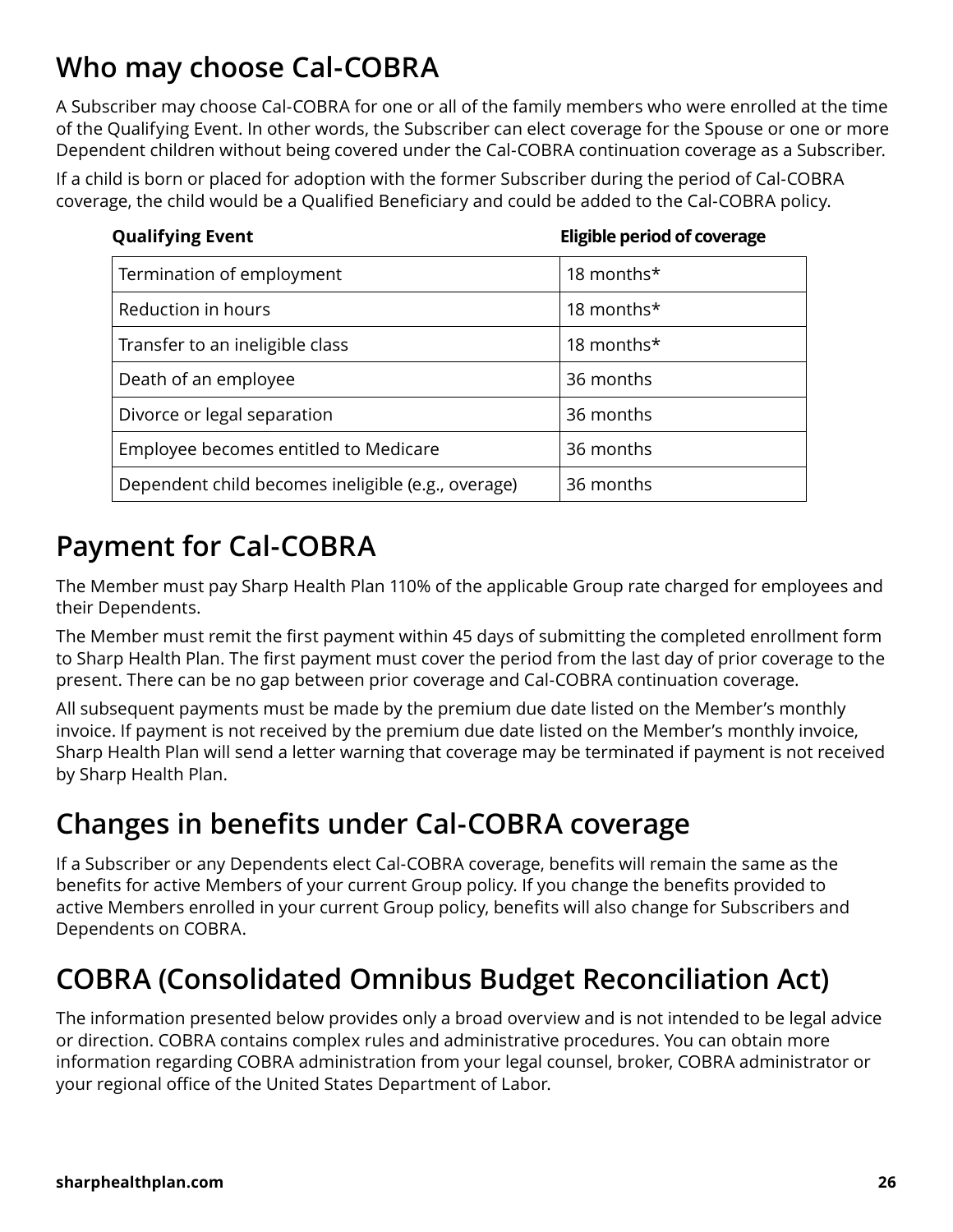COBRA is a federal law that requires employers with 20 or more employees to allow employees and their Dependents to continue enrollment in their employer-sponsored health plan upon the occurrence of a Qualifying Event. Sharp Health Plan will make COBRA coverage available to Members who are qualified according to COBRA law. However, Sharp Health Plan does not ensure your organization's full compliance with COBRA law.

#### **Eligibility**

COBRA coverage is available to Employees and their Dependents who are covered under the Group plan at the time a Qualifying Event occurs. Members may elect to continue coverage immediately following one of the Qualifying Events listed below in the event that the Qualifying Event causes a loss of coverage.

**Qualifying Event Eligible period of coverage**

| End of employment                                  | 18 months* |
|----------------------------------------------------|------------|
| Reduction in hours                                 | 18 months* |
| Transfer to an ineligible class                    | 18 months* |
| Death of an employee                               | 36 months  |
| Divorce or legal separation                        | 36 months  |
| Employee becomes entitled to Medicare              | 36 months  |
| Dependent child becomes ineligible (e.g., overage) | 36 months  |

\*If COBRA coverage was initially effective on or after January 1, 2003, and the eligible period of coverage is less than 36 months, Members may elect to continue coverage through Cal-COBRA for a period up to 36 months from the date that COBRA coverage was originally effective.

Members eligible for continuation coverage must submit a COBRA election form according to your own guidelines along with a Sharp Health Plan enrollment form. Members will have 60 days from notification of COBRA eligibility to make an election. This period is measured from the later of:

- The date the coverage is lost; or
- The date the COBRA election notice is sent.

If the Sharp Health Plan enrollment form identifying COBRA election is not received within the 60 days, the right to elect COBRA continuation coverage will cease.

#### **COBRA billing**

Sharp Health Plan offers two billing options. Please refer to the Execution Page of the Group Agreement for further details of your contract with Sharp Health Plan.

- **• Premium Bill** Sharp Health Plan will include COBRA premium dues on your regular billing statement for your Group policy.
- **• Direct Bill** Sharp Health Plan will bill COBRA enrollees directly. The Member will be charged a 2% administrative fee in addition to the standard premium for the direct bill option. For Members receiving an extension of coverage after the initial period because they are disabled, the premium for the additional period will be increased to 150% of the applicable Group rate.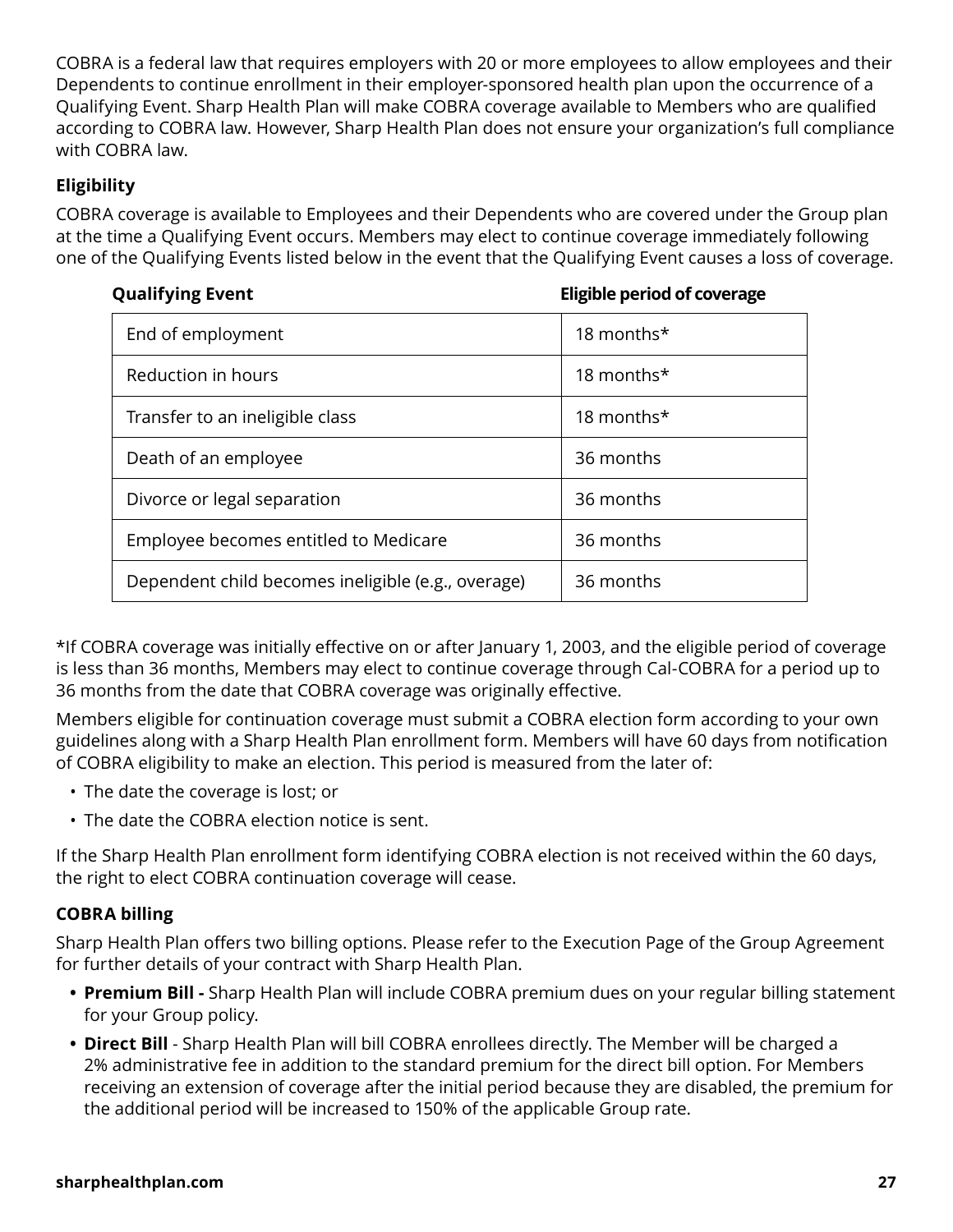Sharp Health Plan's billing options do not ensure your organization's full compliance with COBRA law.

#### **COBRA notices**

The Employer Group is responsible for sending all notices, letters and forms required under COBRA.

However, if you elect Direct COBRA services, Sharp Health Plan will send the following notices or letters to COBRA enrollees on your behalf (all other COBRA notices, letters and forms remain the responsibility of the Employer Group):

• Notice of Termination of COBRA Coverage: Notice sent when COBRA coverage terminates before the end of the maximum coverage period

#### **COBRA benefit changes**

If a Subscriber or any Dependents elect COBRA coverage, benefits will remain the same as the benefits for active Members of your Group policy. If benefits provided to active Members of the Group change, benefits will also change for Subscribers and Dependents on COBRA.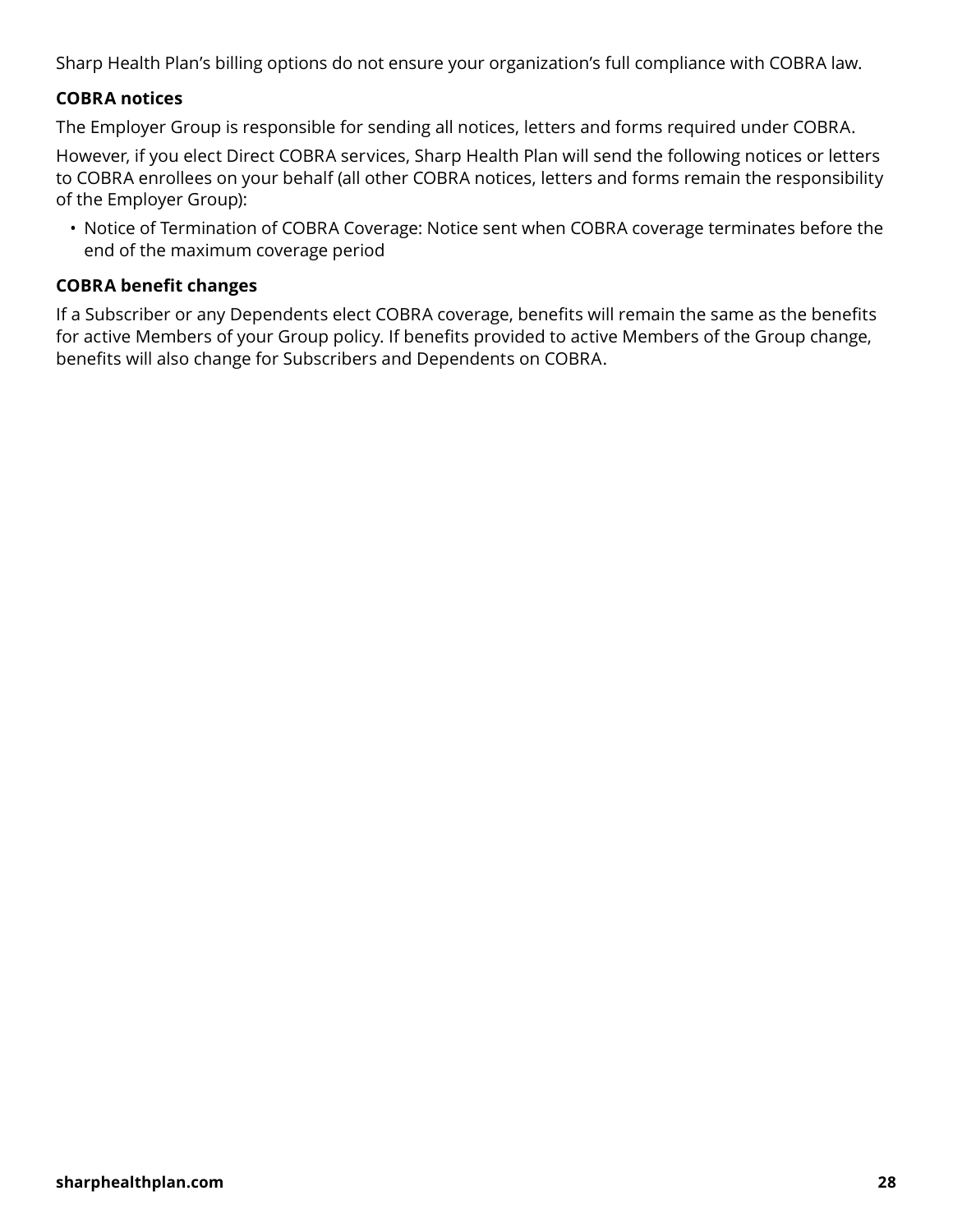## **SECTION 5 Billing procedures**

#### In this section, you will find information about: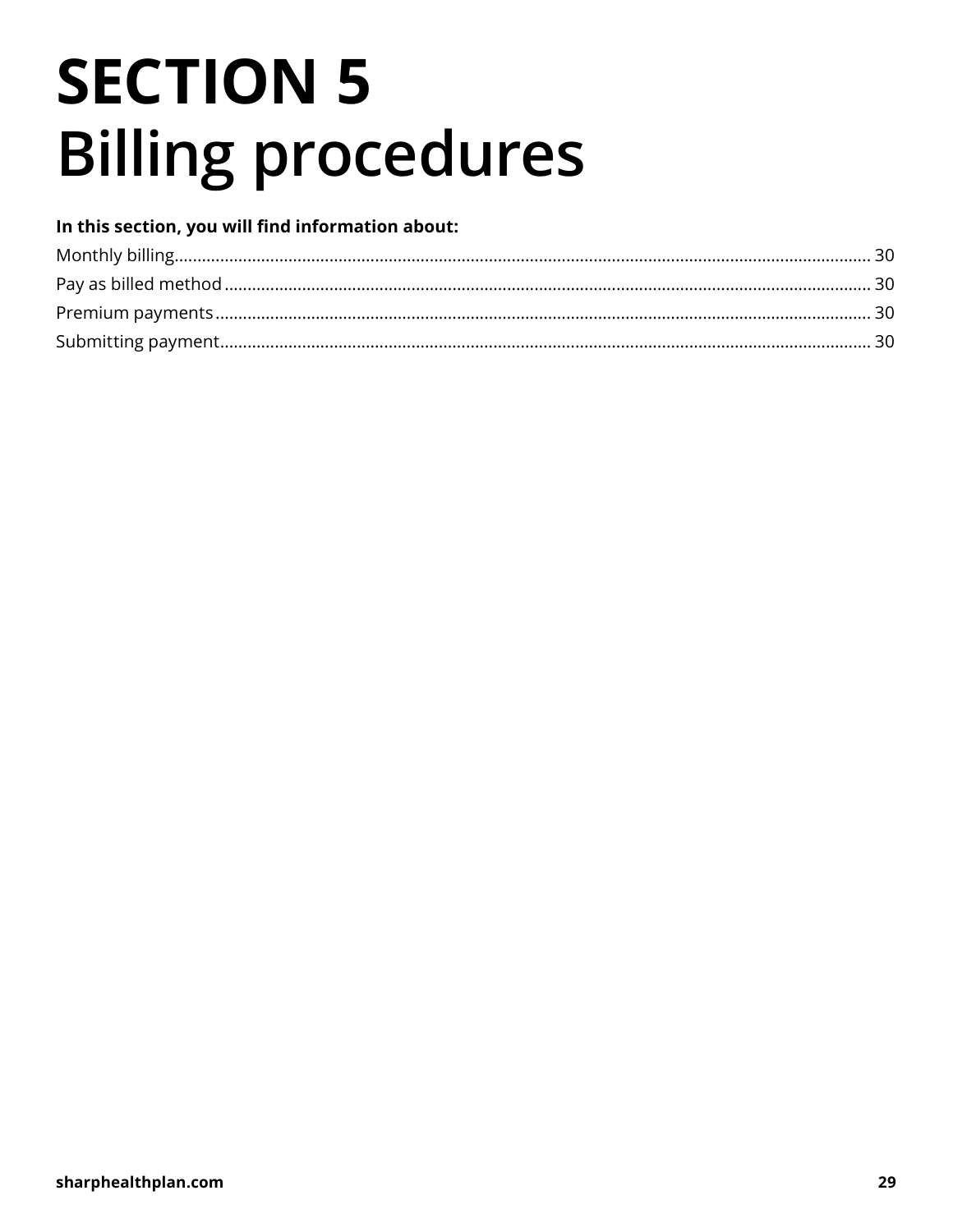## **Billing procedures**

## **Monthly billing**

Your bill is prepared on the 28th day, two months prior to the coverage month. Payment is due on or before the 25th day of the month before the coverage month as indicated on your statement.

## **Pay as billed method**

You should always use the "pay-as-billed" payment method. This is the most accurate and efficient method for you and Sharp Health Plan. Review your bill report any changes and pay the total amount listed as due. Please do not alter your premium payment to account for changes. Any adjustments that you have made to your account will be reflected on the next billing cycle.

### **Premium payments**

Group Statements are sent the 28th day, two months prior to the coverage month. Payment of the exact statement amount should be remitted to Sharp Health Plan and is due on or before the 25th calendar day of the month prior to the month in which Members are entitled to receive benefits. A past due letter will be sent to you if premiums are not received by the 25th of the month.

For our clients with age banded rates, when an employee enters a new age band midyear, the effective date of the increase in premium will be first of the month following the month of the employee's birthday. Using the example of an employee with a birthday of September 17, the increase of premium resulting from the employee moving to a new age band would be effective October 1.

Please mail your premium payment to:

Sharp Health Plan P.O. Box 57248 Los Angeles, CA 90074-7248

#### **Submitting payment**

Make your check payable to Sharp Health Plan. Please write your Group number on the face of the check. If you have any questions regarding your billing statement, please contact our billing department at: 1-858-499-8023.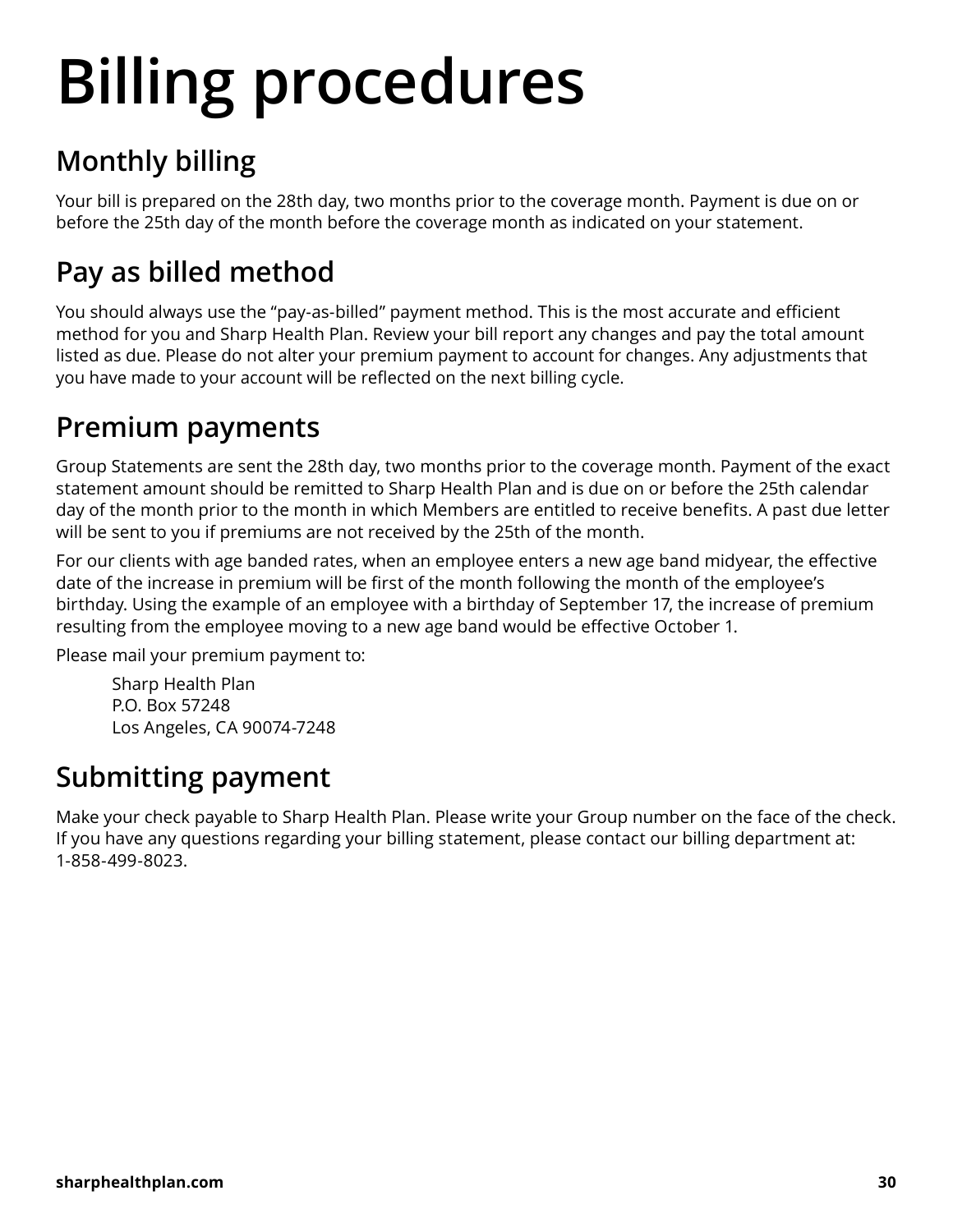## **SECTION 6 Forms and supplies**

#### **In this section, you will find a copy of the following forms:**

- Enrollment / Change Form
- Declaration of Domestic Partnership
- Member Grievance / Appeal Form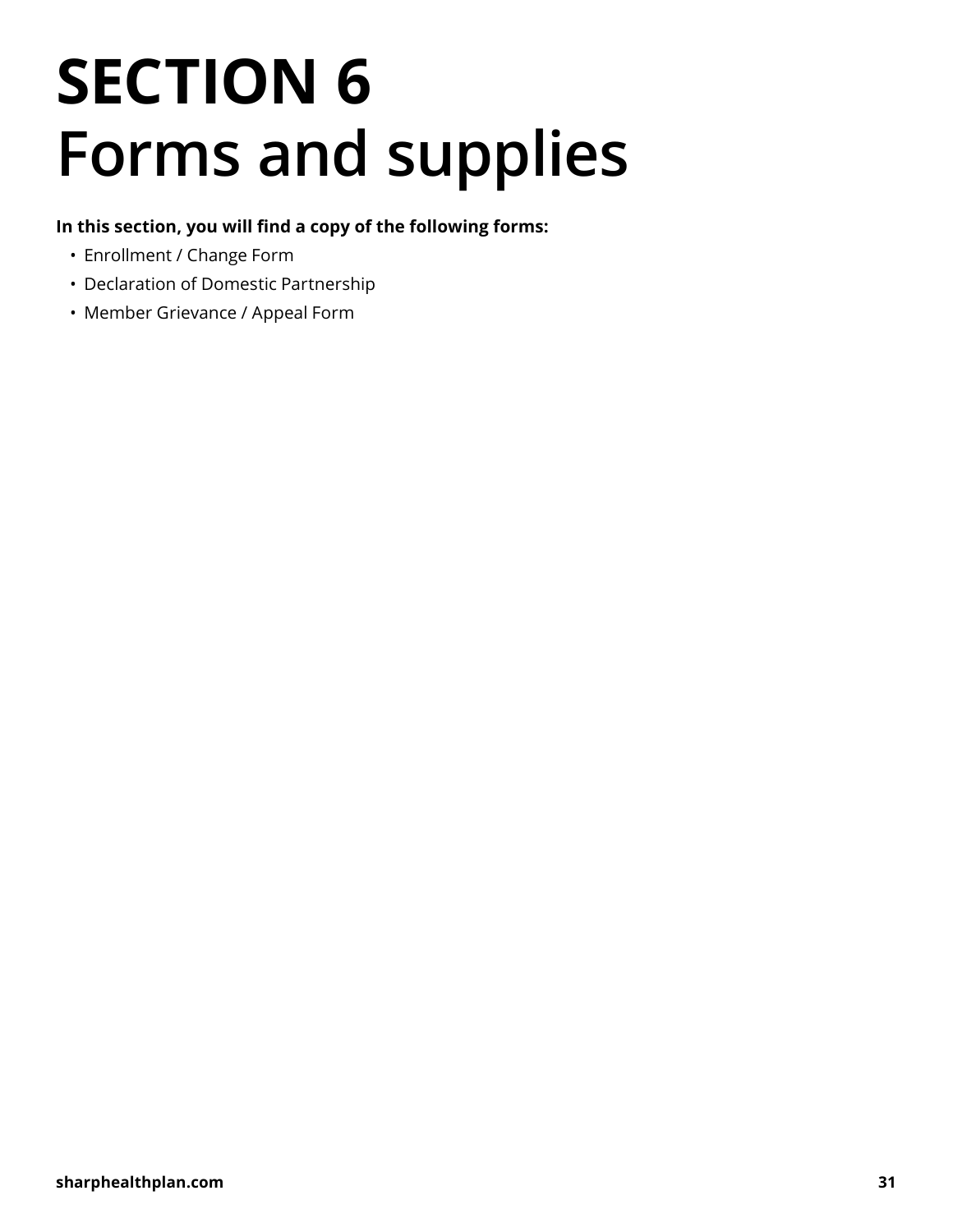#### **Employee** HARP. Enrollment Application **LTH PLAN**

**Submit By Fax (sign and fax both pages):** 1-858-499-8399 *If you need assistance, we're here to help.* **<b>***If you need assistance, we're here to help.* 

You can email Customer Care at [customer.service@sharp.com](mailto:customer.service@sharp.com) or call 1-800-359-2002.

| Employer use only                                                                                                                                                                                                               |                         |                        |                         |                                                                                                                                                                                       |                                                             |                     |               |                                                                                                                                                          |                                  |  |
|---------------------------------------------------------------------------------------------------------------------------------------------------------------------------------------------------------------------------------|-------------------------|------------------------|-------------------------|---------------------------------------------------------------------------------------------------------------------------------------------------------------------------------------|-------------------------------------------------------------|---------------------|---------------|----------------------------------------------------------------------------------------------------------------------------------------------------------|----------------------------------|--|
| Group name:                                                                                                                                                                                                                     |                         |                        |                         |                                                                                                                                                                                       | Group number:                                               |                     |               | Effective date (MM/DD/YY):                                                                                                                               |                                  |  |
| Reason for this application                                                                                                                                                                                                     |                         |                        |                         |                                                                                                                                                                                       |                                                             |                     |               |                                                                                                                                                          |                                  |  |
| New hire (date of hire) _____________<br>Delete dependent coverage (list name below)<br><b>O</b> Cal-COBRA<br>Open enrollment<br><b>O</b> COBRA<br>Add dependent coverage (list names below)<br>Qualifying event (attach proof) |                         |                        |                         | Name change (list change below)<br>Termination Coverage<br>Address or phone change (list change below)<br>Termination date: _<br>Primary Care Physician change<br>(list change below) |                                                             |                     |               |                                                                                                                                                          |                                  |  |
| Indicate coverage below (check one coverage level)                                                                                                                                                                              |                         |                        |                         |                                                                                                                                                                                       |                                                             |                     |               |                                                                                                                                                          |                                  |  |
| <b>□</b> Employee only □ Employee and spouse / domestic partner □ Employee and children □ Employee and family                                                                                                                   |                         |                        |                         |                                                                                                                                                                                       |                                                             |                     |               |                                                                                                                                                          |                                  |  |
| <b>Plan and network selection</b>                                                                                                                                                                                               |                         |                        |                         |                                                                                                                                                                                       |                                                             |                     |               |                                                                                                                                                          |                                  |  |
| Plan:                                                                                                                                                                                                                           |                         |                        |                         |                                                                                                                                                                                       | Network: □ Choice □ Value □ Performance □ Premier           |                     |               |                                                                                                                                                          |                                  |  |
| <b>Employee information</b>                                                                                                                                                                                                     |                         |                        |                         |                                                                                                                                                                                       |                                                             |                     |               |                                                                                                                                                          |                                  |  |
| First name:                                                                                                                                                                                                                     |                         |                        | Last name:              |                                                                                                                                                                                       |                                                             |                     |               | Middle initial:                                                                                                                                          | Sex: $\Box M$ $\Box F$           |  |
| Social Security number:                                                                                                                                                                                                         |                         | Birth date (MM/DD/YY): |                         |                                                                                                                                                                                       | Marital status: $\Box$ Single $\Box$ Married $\Box$ Widowed |                     |               | Registered Domestic Partnership (filed with CA Sec. of State or equivalent agency)<br>□ Non-Registered Domestic Partnership (requires employer approval) |                                  |  |
| Home phone number:                                                                                                                                                                                                              |                         | Email address:         |                         |                                                                                                                                                                                       |                                                             | Preferred language: |               |                                                                                                                                                          |                                  |  |
| Home address (P.O. Box is not allowed):                                                                                                                                                                                         |                         |                        |                         |                                                                                                                                                                                       |                                                             |                     |               |                                                                                                                                                          |                                  |  |
| City:                                                                                                                                                                                                                           |                         |                        |                         |                                                                                                                                                                                       | State:                                                      |                     |               | ZIP code:                                                                                                                                                |                                  |  |
| <b>Employment information</b>                                                                                                                                                                                                   |                         |                        |                         |                                                                                                                                                                                       |                                                             |                     |               |                                                                                                                                                          |                                  |  |
| Employer's name:                                                                                                                                                                                                                | Job title / occupation: |                        |                         | Number of work hours per week:                                                                                                                                                        |                                                             |                     |               | Are you actively at work?<br>$\Box$ Yes $\Box$ No                                                                                                        |                                  |  |
| Primary care information                                                                                                                                                                                                        |                         |                        |                         |                                                                                                                                                                                       |                                                             |                     |               |                                                                                                                                                          |                                  |  |
| To find a Sharp Health Plan-affiliated doctor who meets your needs, and their Provider NPI, please visit sharphealthplan.com/findadoctor or call Customer Care at 1-800-359-2002.                                               |                         |                        |                         |                                                                                                                                                                                       |                                                             |                     |               |                                                                                                                                                          |                                  |  |
| Primary Care Physician name (if left blank, Sharp Health Plan will assign):                                                                                                                                                     |                         |                        | Provider NPI:           | Are you an existing patient with this doctor?<br><b>□</b> Yes <b>□</b> No                                                                                                             |                                                             |                     |               |                                                                                                                                                          |                                  |  |
| Dependent information                                                                                                                                                                                                           |                         |                        |                         |                                                                                                                                                                                       |                                                             |                     |               |                                                                                                                                                          |                                  |  |
| Last name, first name, M.I.:                                                                                                                                                                                                    |                         |                        | Social Security number: |                                                                                                                                                                                       | Birth date<br>(MM/DD/YY):                                   | Sex:<br>M/F         | will assign): | Primary Care Physician<br>(if left blank, Sharp Health Plan                                                                                              | Existing<br>patient?<br>Yes / No |  |
| Spouse:                                                                                                                                                                                                                         |                         |                        |                         |                                                                                                                                                                                       |                                                             |                     |               |                                                                                                                                                          |                                  |  |
| Domestic partner:                                                                                                                                                                                                               |                         |                        |                         |                                                                                                                                                                                       |                                                             |                     |               |                                                                                                                                                          |                                  |  |
| Affidavit submitted? ■ Yes ■ No                                                                                                                                                                                                 |                         |                        |                         |                                                                                                                                                                                       |                                                             |                     |               |                                                                                                                                                          |                                  |  |
| Child:                                                                                                                                                                                                                          |                         |                        |                         |                                                                                                                                                                                       |                                                             |                     |               |                                                                                                                                                          |                                  |  |
| Child:                                                                                                                                                                                                                          |                         |                        |                         |                                                                                                                                                                                       |                                                             |                     |               |                                                                                                                                                          |                                  |  |
| Child:                                                                                                                                                                                                                          |                         |                        |                         |                                                                                                                                                                                       |                                                             |                     |               |                                                                                                                                                          |                                  |  |
| Child:                                                                                                                                                                                                                          |                         |                        |                         |                                                                                                                                                                                       |                                                             |                     |               |                                                                                                                                                          |                                  |  |
| Do any of the dependents listed above have an address that is different from the employee? $\Box$ Yes $\Box$ No (If "yes" complete other address below.)                                                                        |                         |                        |                         |                                                                                                                                                                                       |                                                             |                     |               |                                                                                                                                                          |                                  |  |
| Names and addresses that are different:                                                                                                                                                                                         |                         |                        |                         |                                                                                                                                                                                       |                                                             |                     |               |                                                                                                                                                          |                                  |  |
| Other medical coverage                                                                                                                                                                                                          |                         |                        |                         |                                                                                                                                                                                       |                                                             |                     |               |                                                                                                                                                          |                                  |  |
| Do you or your dependents intend to continue other medical or Medicare coverage?                                                                                                                                                |                         |                        | $\blacksquare$ Yes      | $\blacksquare$ No                                                                                                                                                                     |                                                             |                     |               | If "Yes" complete the following: □ Self □ Spouse □ Dependent                                                                                             |                                  |  |
| Name of insured:                                                                                                                                                                                                                |                         |                        |                         |                                                                                                                                                                                       | Dependents enrolled with other medical coverage:            |                     |               |                                                                                                                                                          |                                  |  |
| Name of other Insurance Company:                                                                                                                                                                                                |                         |                        |                         | Group number / Policy number:<br>Coverage start date (MM/DD/YY):                                                                                                                      |                                                             |                     |               |                                                                                                                                                          |                                  |  |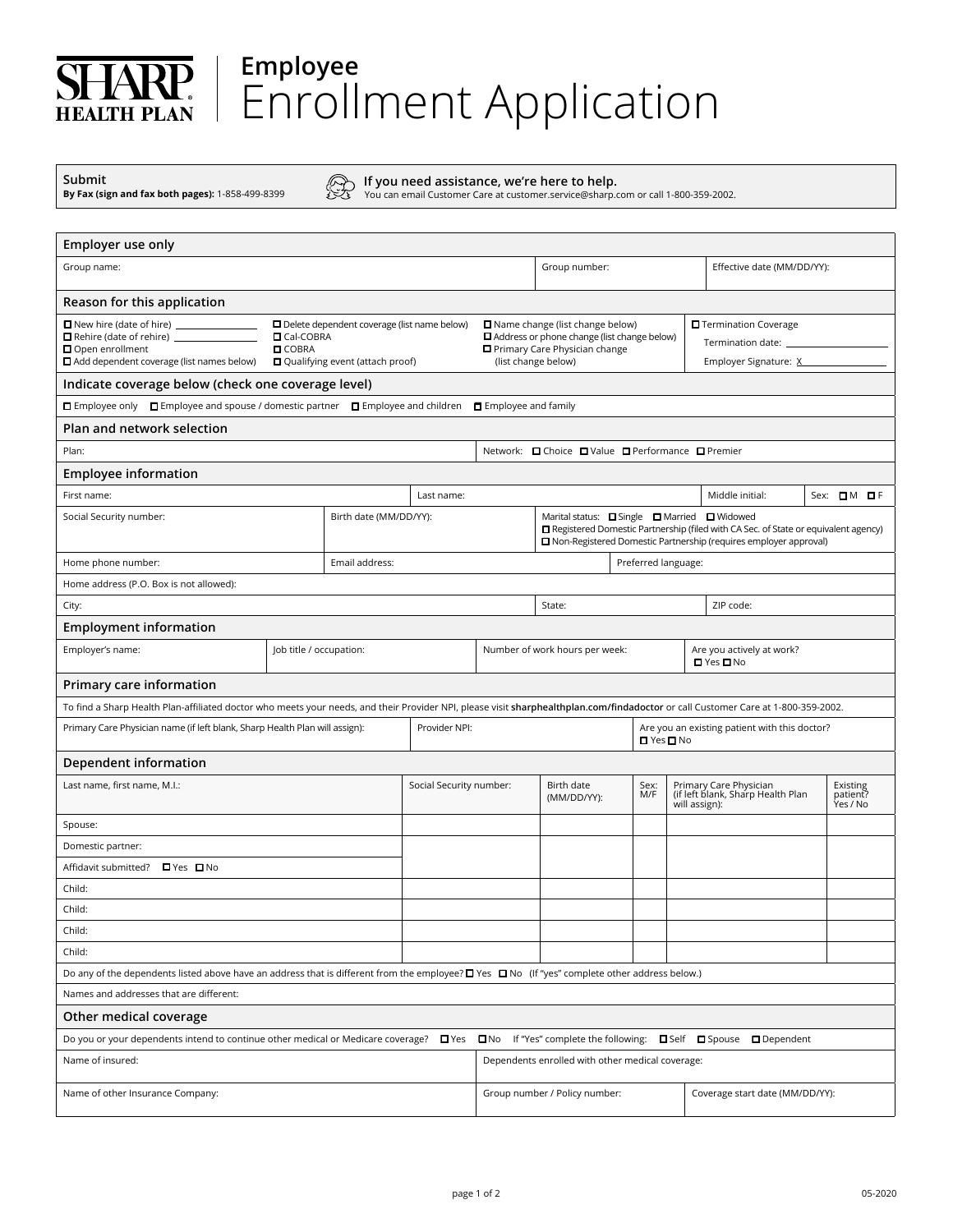#### **Disclosures and signatures**

#### **Please read the following carefully before signing.**

#### **Premier Access Dental**

I understand that I am responsible for payment of the required premium and compliance with all of the provisions and conditions of the Disclosure Form / Contract.

I hereby authorize my medical or dental care institution or professional to release to a representative of Premier Access, any personal, privileged or medical records information including but not limited to, my patient records, charts, x-rays, diagnosis histories, billing records, clinical abstracts, or copies of consultations. The information authorized herein may be used for determination of benefits, quality assessment, utilization review, grievance resolution, or investigation or compliance with Premier Access provider agreements or local, state, or federal laws. The authorization is valid for the duration of the coverage.

California law prohibits an HIV test from being required or used by health insurance companies as a condition of obtaining health insurance coverage. Therefore, Premier Access Insurance Companies will not require that an HIV test be required as a condition of obtaining coverage. In accordance with California Health and Safety Code section 120980, Premier Access Insurance Company complies in all respects with the prohibition against the unauthorized disclosures of an HIV test.

RIGHT OF REIMBURSEMENT: I, on my behalf of my Dependent(s) listed on this Enrollment Application, hereby agree that in the event any dental services provided to me or my Dependent(s) covered by Premier are the primary financial responsibility of another party, because of other dental coverage, I will fully inform Premier and will execute such assignments, liens or other documents which may be necessary to enable Premier to recover the value of services and supplies provided.

NOTICE: Any person who, with intent to defraud or knowing that he/she is facilitating a fraud against an insurer, submits an application or files a claim containing a false or deceptive statement is guilty of insurance fraud and may be subject to fines and confinement in prison.

MANDATORY BINDING ARBITRATION: I understand that any dispute or contracting that may arise between me and Premier Access shall be submitted to binding arbitration held in accordance with the commercial arbitration rules of the American Arbitration Association in lieu of a jury or court trial, and that should any dispute arise, neither Premier Access or I may pursue any claims as a plaintiff or class member in any purported class or representative proceeding, and instead must pursue any such claims in an individual capacity. Both Premier Access and I expressly waive any right to initiate or arbitrate a class action against one another relative to any disputes relating to or arising in any way out of my enrollment with Premier Access or its affiliates. The arbitration proceeding will take place in Sacramento, California or, if that location is prohibitive or significantly inconvenient to the parties, at an alternate location selected by the American Arbitration Association.

#### **Sharp Health Plan**

ACKNOWLEDGEMENT: I authorize my employer to deduct from my earnings the contribution (if any) required to cover my share of the premium. I certify that I am working at the employer's place of business in permanent employment. For enrollment in Sharp Health Plan, I understand that my dependents and I must live or work in the Plan's service area.

I understand that my employer's application will determine coverage and that there is no coverage unless and until this application and an application made by my employer have been accepted and approved by Sharp Health Plan.

I understand that California law prohibits an HIV test from being required or used by health care plans as a condition of obtaining coverage.

AUTHORIZATION TO OBTAIN OR RELEASE MEDICAL INFORMATION. PLEASE READ CAREFULLY BEFORE SIGNING BELOW. Sharp Health Plan is authorized to obtain and release medical information in compliance with the Confidentiality of Medical Information Act. Section 56 et seq. of the California Civil Code.

I hereby authorize any physician, health care practitioner, hospital, clinic, or other medical or medically related facility to furnish an agent, designee or representative of Sharp Health Plan, any and all records pertaining to medical history, services rendered, or treatment given to anyone enrolled hereunder or added hereafter for purpose of review, investigation, or evaluation of any application or a claim. I authorize Sharp Health Plan, or agents, designees or representatives to disclose to a hospital or health care service plan, self-insurer, any such medical information obtained if such disclosure is necessary to allow the processing of any claim. This authorization shall become effective immediately and shall remain in effect for 30 months to permit evaluation of this application, or for the term of coverage to allow the processing of claims. A photocopy of this authorization shall be as valid as the original.

MISREPRESENTATION: I have read and understood the provisions outlined within this form. All information I have provided on this form is true and correct. I understand that it is the basis on which coverage may be issued under the plan.

#### **Arbitration Agreement**

**I represent that all the information supplied in this application is true and complete. I hereby agree to the conditions of enrollment of this application. I understand that any dispute or controversy that may arise regarding the performance, interpretation or breach of the agreement between myself (and/or any enrolled dependent) and Sharp Health Plan, whether arising in contract, tort or otherwise, must be submitted to arbitration in lieu of a jury or court trial if not satisfactorily resolved through Sharp Health Plan's grievance process.**

| Employee name (please print): | Employee signature:    | Date (MM/DD/YY): |  |  |
|-------------------------------|------------------------|------------------|--|--|
|                               | $\lambda$<br>$\lambda$ |                  |  |  |

|   | Declination of coverage                                                                                                                                                                                                                                                                                                                                                                                                                                                                              |  |  |  |  |  |
|---|------------------------------------------------------------------------------------------------------------------------------------------------------------------------------------------------------------------------------------------------------------------------------------------------------------------------------------------------------------------------------------------------------------------------------------------------------------------------------------------------------|--|--|--|--|--|
|   | I have been notified that I, and/or my eligible dependents, are eligible for enrollment in my employer's health benefits plan. By listing individuals for whom I am declining coverage and<br>signing below, I voluntarily decline to enroll myself and / or those individuals and acknowledge that my decision not elect coverage permits my employer's health benefits plan to impose an<br>exclusion from coverage until open enrollment, should I or these individuals later apply for coverage. |  |  |  |  |  |
|   | ENTER 1 OR 2 BELOW:<br>#1 - The individual declining coverage DOES have another employer health benefit plan, Medicare, Medi-Cal, Military, or cross-border coverage.<br>#2 - The individual declining coverage DOES NOT have one of the coverages listed in #1.                                                                                                                                                                                                                                     |  |  |  |  |  |
| # | Name (Last, First, M.I.):                                                                                                                                                                                                                                                                                                                                                                                                                                                                            |  |  |  |  |  |
| # | Name (Last, First, M.I.):                                                                                                                                                                                                                                                                                                                                                                                                                                                                            |  |  |  |  |  |

| Employee signature: |                           | Date (MM/DD/YY): |
|---------------------|---------------------------|------------------|
| #                   | Name (Last, First, M.I.): |                  |
| #                   | Name (Last, First, M.l.): |                  |

X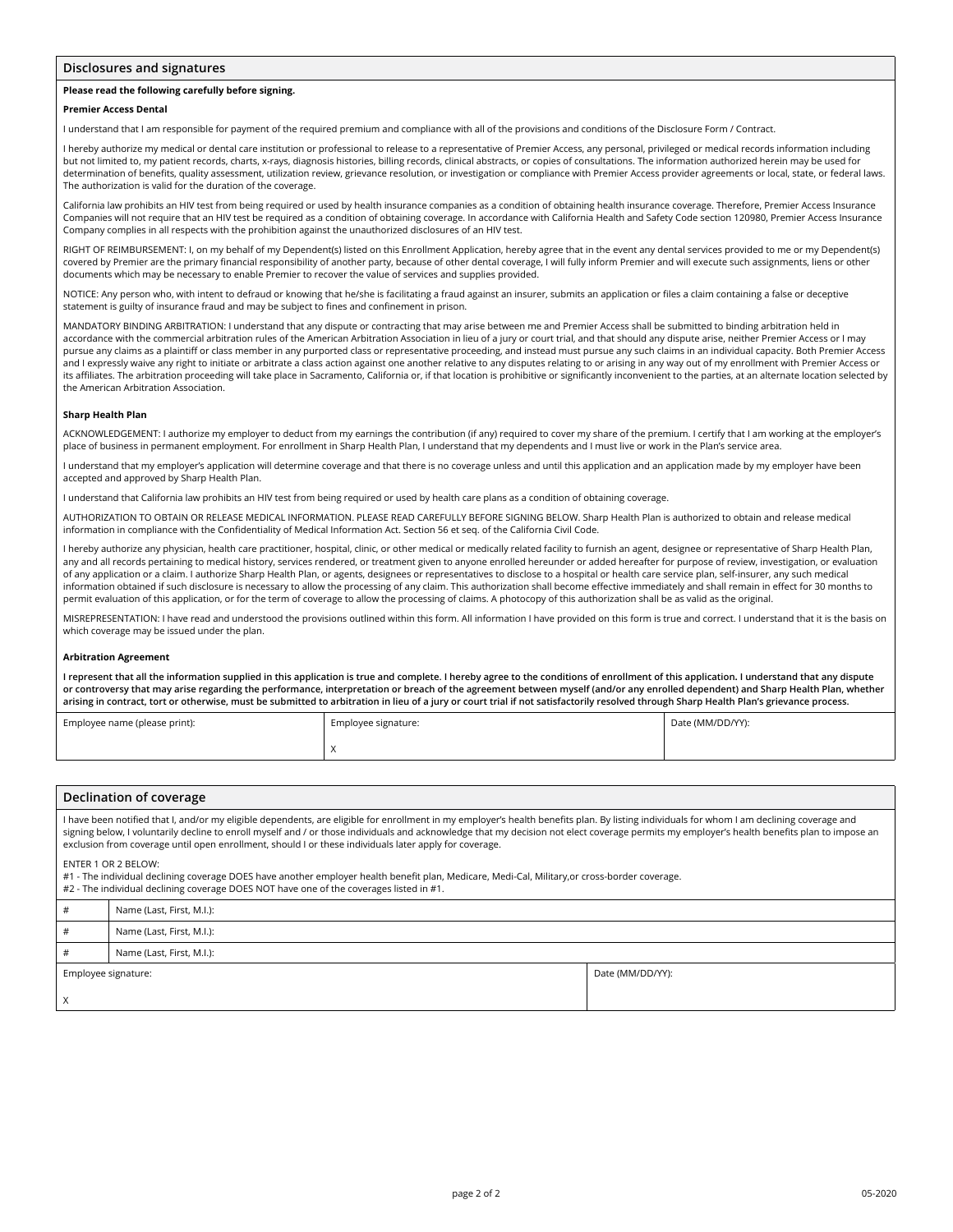

## Declaration of Domestic Partnership

## Purpose

This form is needed to declare your domestic partnership to add your dependent to your plan.

#### Instructions

This form must be completed in its entirety and submitted along with your enrollment form.

## Submit

Please submit the finished form by mail, in person, or fax:



**By Mail or In Person:** 8520 Tech Way Suite 200 San Diego CA 92123



**By Fax:** (858) 499-8246

## What happens next

Once completed application and declaration of domestic partnership is submitted, forms will be reviewed for processing.



 If you need assistance, we're here to help.

You may contact us email at **[shp.commercialsales@sharp.com](mailto:shp.commercialsales@sharp.com)** or phone at (858) 499-8009. We are available to assist you Monday through Friday, 8 a.m. to 5 p.m.

#### Declaration

We, (employee-print name) and , each certify and declare that we are domestic partners in accordance to the following criteria:

- Both persons have chosen to share one another's lives in an intimate and committed relationship of mutual caring.
- Neither person is married to someone else nor is a member of another domestic partnership that has not been terminated, dissolved, or adjudged a nullity.
- The two persons are not related by blood in a way that would prevent them from being married to each other in this state.
- Both persons are at least 18 years of age except as follows:
	- A person under 18 years of age who, together with the other proposed Domestic Partner, otherwise meets the requirements for a domestic partnership other than the requirement of being at least 18 years of age, may establish a domestic partnership upon obtaining a court order granting permission to the underage person or persons to establish a domestic partnership.
- Both persons are capable of consenting to the domestic partnership.
- Both file a Declaration of Domestic Partnership with the Secretary of State.

#### Change in Domestic Partnership

- We have an obligation to notify (employer-print name) if there is any change in our domestic partnership status as attested to in this Declaration that would terminate this Declaration (e.g., due to death of a partner, termination of the relationship, etc.) We will notify (employer-print name) \_\_\_\_\_\_\_\_\_\_\_\_\_\_\_\_\_\_\_\_\_\_\_\_\_\_\_\_\_\_\_\_\_within thirty one (31) days of such change.
- We understand that termination of this coverage (obtained as a result of completion of this Declaration) will be effective on the date the relationship ends, providing coverage had not otherwise terminated due to standard policy provisions.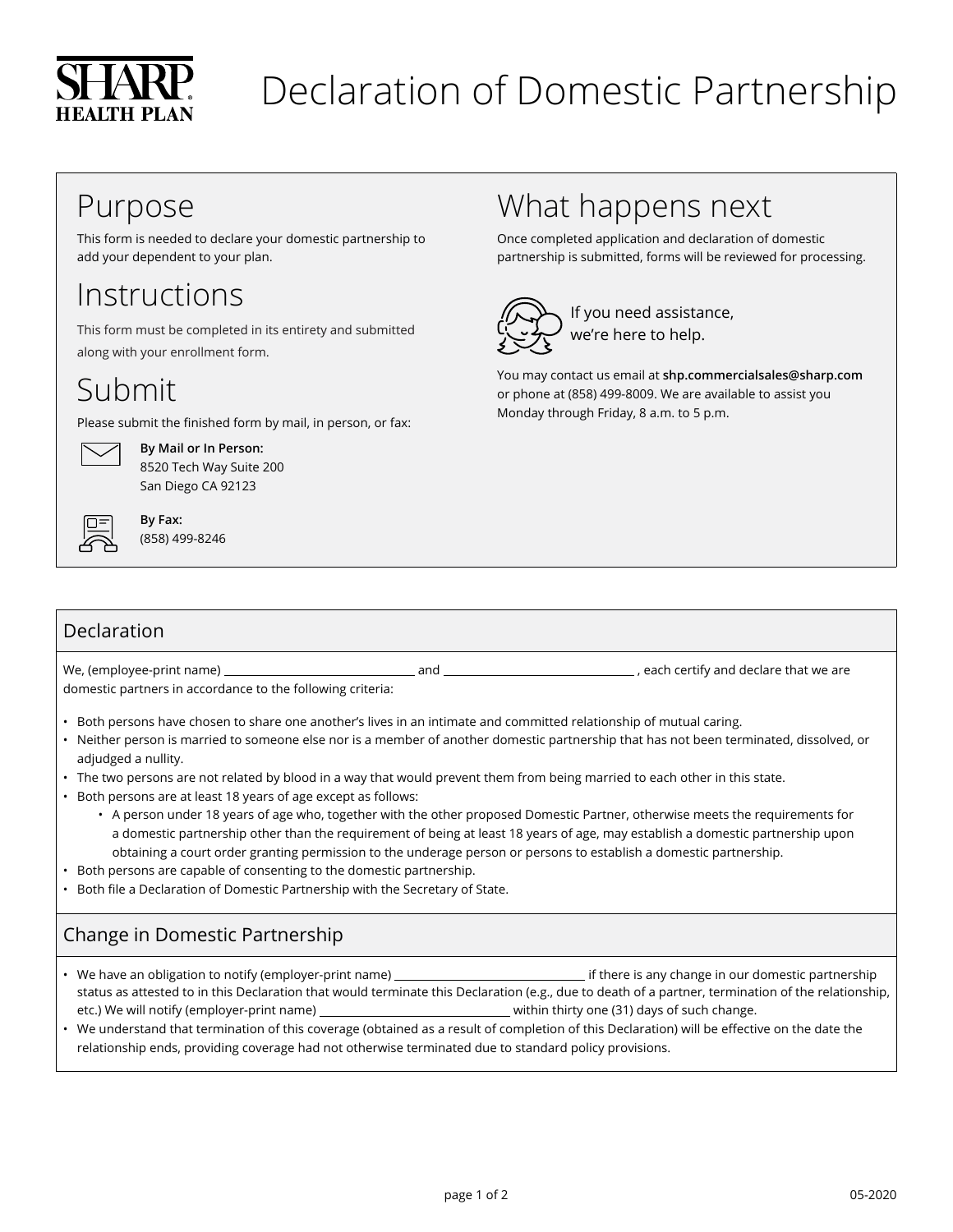#### Acknowledgments

- We understand that a civil action may be brought against one or both of us for any losses (as well as attorney's fees and costs) due to any false statement contained in this Declaration or for failure to notify (employer-print name) of changed circumstances as required in the "Change in Domestic Partnership" section above. I, the undersigned employee, further understand that falsification of information in this Declaration, or failure to notify (employer-print name) , of changed circumstances pursuant to the "Change in Domestic Partnership" section above may lead to disciplinary action against me, including discharge from employment.
- We have provided the information in this Declaration for use by (employer-print name) for the sole for the sole purpose of determining our eligibility for certain domestic partner benefits. We understand and agree that (employer-print name) is not legally required to extend any such benefits. We understand that this information provided in this Declaration will be treated as confidential, but will be subject to disclosure; a) upon the express written authorization of the undersigned employee, b) upon request of the insurer or plan administrator, or c) if otherwise required by law.
- We understand that this Declaration may have legal implications relating, for example, to our ownership of property or to taxability of benefits provided, and that before signing this Declaration we should seek competent legal advice concerning such matters.

| We affirm, under penalty of perjury, that the statements in this Declaration are true and correct. |        |                             |                             |  |  |  |                    |  |  |  |
|----------------------------------------------------------------------------------------------------|--------|-----------------------------|-----------------------------|--|--|--|--------------------|--|--|--|
| Employee signature:                                                                                |        |                             | Date of birth (MM/DD/YYYY): |  |  |  | Date (MM/DD/YYYY): |  |  |  |
| X                                                                                                  |        |                             |                             |  |  |  |                    |  |  |  |
| Domestic partner signature:                                                                        |        | Date of birth (MM/DD/YYYY): |                             |  |  |  | Date (MM/DD/YYYY): |  |  |  |
| X                                                                                                  |        |                             |                             |  |  |  |                    |  |  |  |
| Employee & domestic partner home address:                                                          |        |                             |                             |  |  |  |                    |  |  |  |
| City:                                                                                              | State: |                             |                             |  |  |  | ZIP code:          |  |  |  |
|                                                                                                    |        |                             |                             |  |  |  |                    |  |  |  |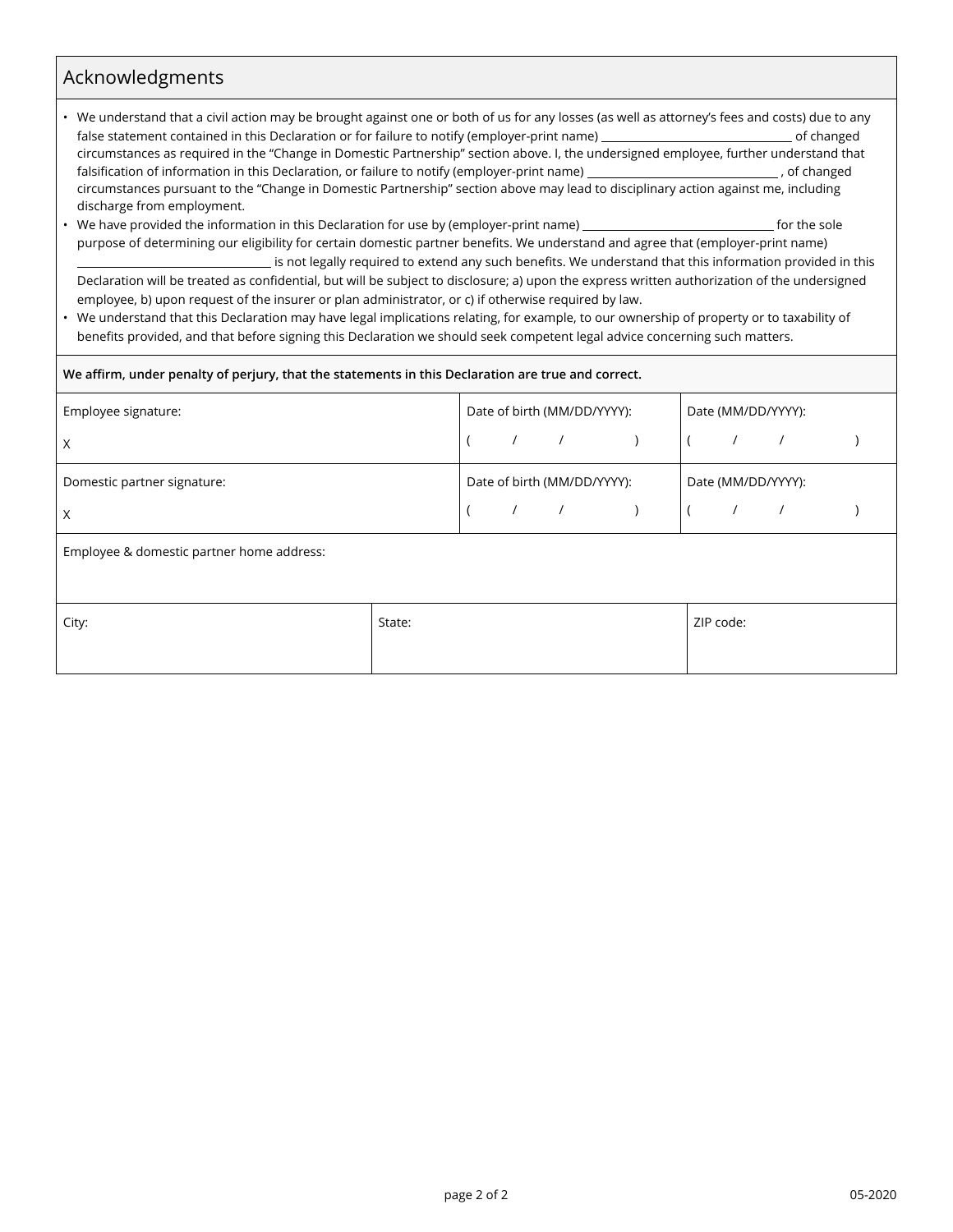

## $\mathbf{A}\mathbf{R}\mathbf{P}$ . Member Grievance & Appeal Form

## Purpose

The purpose of this form is to ask Sharp Health Plan to initiate the Grievance or Appeals process.

## **Instructions**

- 1. You may file a Grievance or Appeal with Sharp Health Plan up to 180 calendar days following any incident that is subject to your dissatisfaction. Your request will be acknowledged within 5 calendar days of receipt, and resolved within 30 calendar days.
- 2. If you feel this request is urgent in nature, please contact customer care at 1-800-359-2002.

Examples of urgent requests may include:

- An imminent and serious threat to your health, including but not limited to, severe pain and /or potential loss of life, limb, or major bodily function.
- A concern related to cancellation, rescission or nonrenewal of coverage.
- 3. Briefly outline the specific details of the problem and identify when the event(s) occurred.
- 4. Be sure to sign, date and include a Sharp Health Plan member ID number as well as date of birth.
- 5. Send this completed form and all relevant documents to Sharp Health Plan. Please keep copies of all items sent to Sharp Health Plan for your records.

Examples of relevant documents may include:

- Statements: Premium billing statement or Provider bills
- Proof of payment: Receipts, a copy of the front and back of a canceled check, or credit card statement
- Correspondence: plan notices or enrollee correspondence

## Submit

Please submit the finished form by mail, in person, or fax:

 **By Mail or In Person:** Attention: Appeals & Grievances Sharp Health Plan 8520 Tech Way, Suite 200

San Diego, CA 92123

 **By Fax:** Attention: Appeals & Grievances 619-740-8572

**If you believe this case is urgent, call Sharp Health Plan immediately toll-free at 1-800-359-2002.**

| <b>Patient Information</b> |                     |                       |                      |  |           |                                        |
|----------------------------|---------------------|-----------------------|----------------------|--|-----------|----------------------------------------|
| First name:                |                     | Last name:            |                      |  |           | Middle initial:                        |
| Member ID#:                | Plan medical group: |                       | Birth date: MM/DD/YY |  |           | Gender:                                |
|                            |                     |                       |                      |  |           | $\Box$ Male $\Box$ Female $\Box$ Other |
| Email address:             |                     | Daytime phone number: |                      |  |           | Evening phone number:                  |
|                            |                     |                       |                      |  |           |                                        |
| Home address:              |                     |                       |                      |  |           |                                        |
| City:                      |                     | State:                |                      |  | ZIP code: |                                        |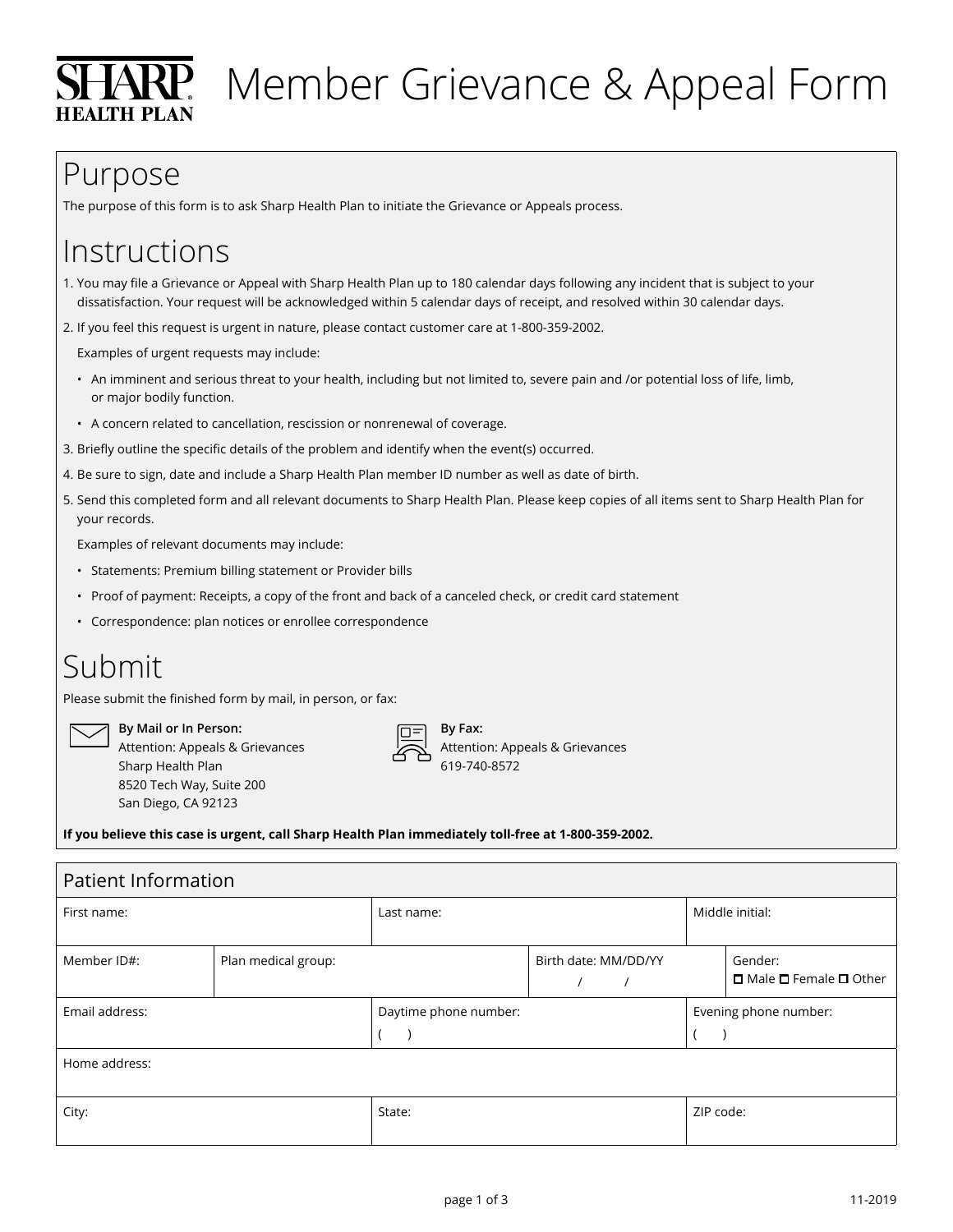| Mailing address:                                                        |                                                                                                                                                                                                                                                                                                                                                                                                                                             |                                    |  |  |  |  |
|-------------------------------------------------------------------------|---------------------------------------------------------------------------------------------------------------------------------------------------------------------------------------------------------------------------------------------------------------------------------------------------------------------------------------------------------------------------------------------------------------------------------------------|------------------------------------|--|--|--|--|
| City:                                                                   | State:                                                                                                                                                                                                                                                                                                                                                                                                                                      | ZIP code:                          |  |  |  |  |
| Subscriber Information (If subscriber is different than patient)        |                                                                                                                                                                                                                                                                                                                                                                                                                                             |                                    |  |  |  |  |
| First name:                                                             | Last name:                                                                                                                                                                                                                                                                                                                                                                                                                                  | Middle initial:                    |  |  |  |  |
| Employer:                                                               | Plan medical group:                                                                                                                                                                                                                                                                                                                                                                                                                         | Birth date: MM/DD/YY<br>$\sqrt{1}$ |  |  |  |  |
| $ID#$ :                                                                 | Daytime phone number:<br>$($ )                                                                                                                                                                                                                                                                                                                                                                                                              | Evening phone number:<br>$($ $)$   |  |  |  |  |
| Home address:                                                           |                                                                                                                                                                                                                                                                                                                                                                                                                                             |                                    |  |  |  |  |
| City:                                                                   | State:                                                                                                                                                                                                                                                                                                                                                                                                                                      | ZIP code:                          |  |  |  |  |
| Mailing address:                                                        |                                                                                                                                                                                                                                                                                                                                                                                                                                             |                                    |  |  |  |  |
| City:                                                                   | State:                                                                                                                                                                                                                                                                                                                                                                                                                                      | ZIP code:                          |  |  |  |  |
| Provider Information                                                    |                                                                                                                                                                                                                                                                                                                                                                                                                                             |                                    |  |  |  |  |
| Doctor or provider:<br>Phone number:<br>$($ $)$                         |                                                                                                                                                                                                                                                                                                                                                                                                                                             |                                    |  |  |  |  |
| Address:                                                                |                                                                                                                                                                                                                                                                                                                                                                                                                                             |                                    |  |  |  |  |
| City:                                                                   | State:                                                                                                                                                                                                                                                                                                                                                                                                                                      | ZIP code:                          |  |  |  |  |
| Description of Concern                                                  |                                                                                                                                                                                                                                                                                                                                                                                                                                             |                                    |  |  |  |  |
| need more pages to describe the issue, please attach them to this form. | Briefly outline the specific details of the problem and identify when the event(s) occurred. PLEASE BE SPECIFIC. Please include a statement<br>regarding the outcome desired and what you believe the Plan can do to resolve your concern. If you have copies of documents, bills, checks,<br>or other correspondence related to this problem that may help in the investigation and resolution, please include them with this form. If you |                                    |  |  |  |  |